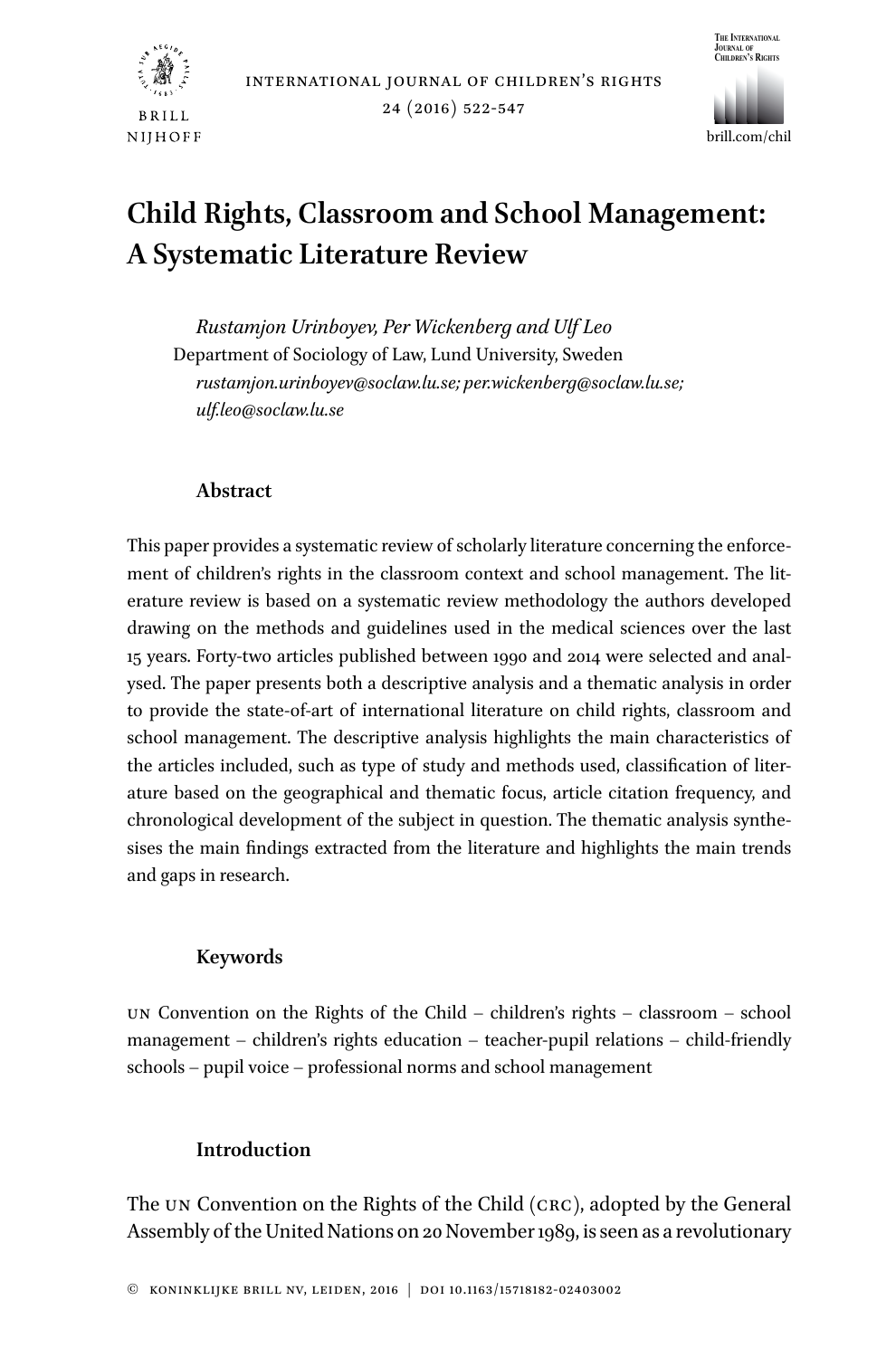document because of its explicit focus on 'the best interests of the child' and its ratification by virtually all countries of the world, with the exception of the usa (Verhellen, 1993; Verhellen, 1994; Freeman, 1996; Detrick *et al.*, 1992). It should be noted that by ratifying the crc, countries officially undertake a commitment to ensure that children are treated as the claim-holders, that they have fundamental rights as individual persons, and that it is the parents, others adults and state (educational) authorities who are the duty-bearers. This means they have an obligation to enact these rights (Freeman, 1996; Howe and Covell, 2010).

Although the crc enjoys such global recognition along with an almost global consensus on what constitutes children's rights, there are numerous challenges that exist in implementing its principles at the ground level, namely in the schools. This school level challenge is highlighted as a particularly pressing issue in academic and policy circles, since children spend a significant portion of their time in school. Thus, schools should ideally be the sites where children learn about and practice their rights (Wyse, 2001; Howe and Covell, 2010; unicef, 2012). Education is of special importance in the crc because it is both a right for every child in itself and an indispensable means of realising the other rights stated in the Convention. A systematic review of literature concerning this issue could therefore be pivotal to understand better how the school level challenge is addressed from a research point of view.

As Verhellen (1993; 1994) points out, children's education rights can be classified along three tracks. First, children have the right to (inclusive) education, which is stated in Articles 23 and 28 of the crc. Second, children have rights within education: the right to non-discrimination (Article 2), the right to participation in educational decisions that affect them (Article 12), and the right to freedom of expression (Article 13). Third, children have rights through education which means that they have the right to know their rights and to develop respect for human rights and fundamental freedoms (Articles 29, 42). This third track implies the need for children's rights education in school.

For the purposes of the present literature review, we have chosen to focus on Verhellen's (1993; 1994) second and third tracks of children's education rights because of our specific research interest in the question of how a children's rights perspective is implemented in educational venues, such as classroom relations and school management. More specifically, this study explicitly focuses on children's rights in and through education and thus aims to provide a systematic review of scholarly literature on the enforcement of children's rights in the classroom context and school management and by means of children's rights education (hereinafter *child rights, classroom and school management*).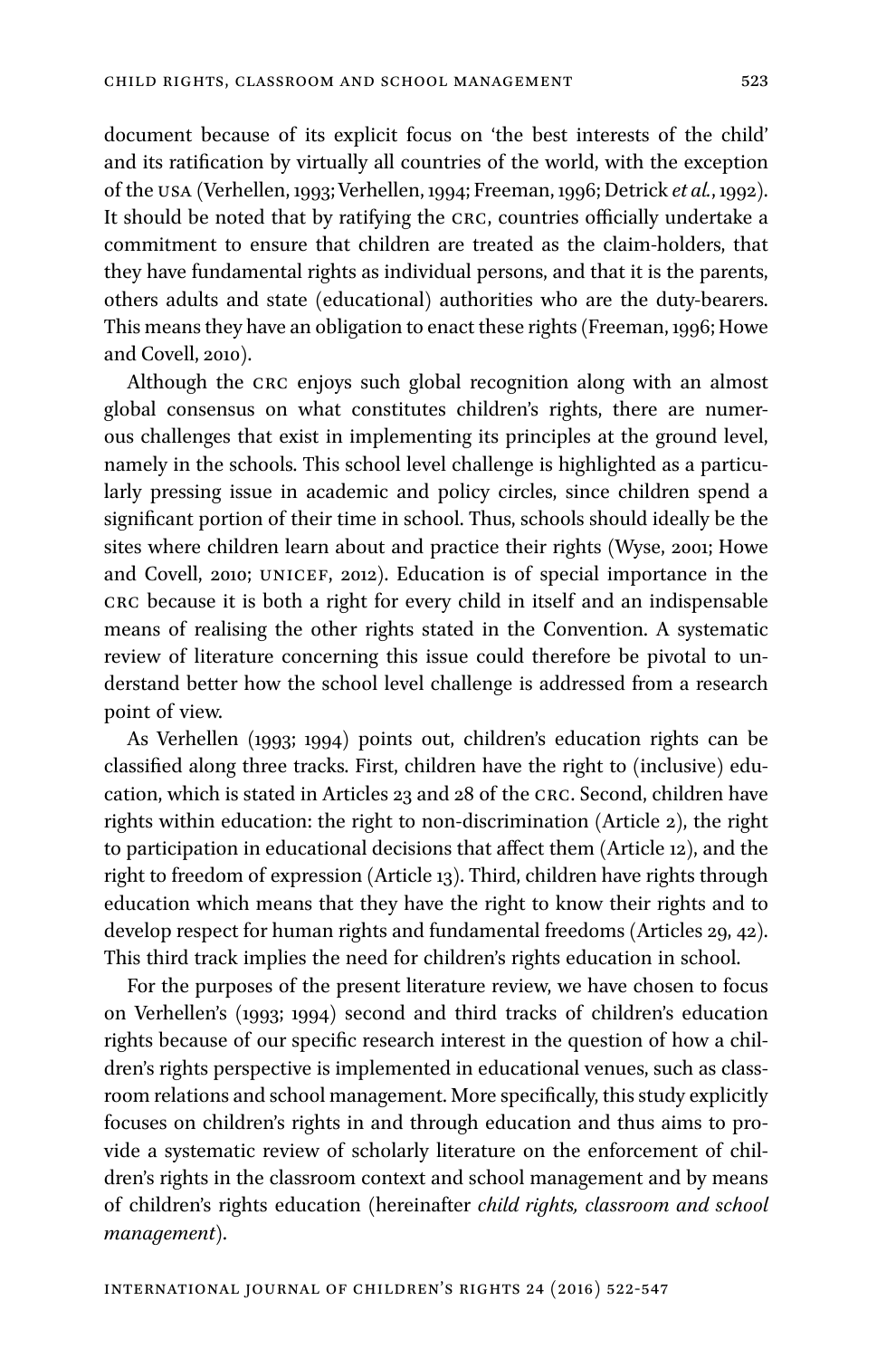The purpose of this literature review is to describe and analyse the main trends and outcomes of the existing research on the topic. In so doing, the aim is to compile and contribute to the existing knowledge on child rights, classroom and school management by reviewing peer-reviewed journal articles by means of a systematic review methodology we developed that draws on the methods and guidelines used in the medical sciences over the last 15 years (Tranfield *et al.*, 2003). Hence, in this paper we will present both a descriptive and a thematic analysis. The rest of the paper is organised as follows: Part two, the next section, presents the literature review methodology, depicting the procedures and stages of data collection, extraction and evaluation; part three describes the descriptive findings. Part four is a thematic analysis where a state of the art about child rights, classroom and school management is provided by analysing the contents of the selected publications. Finally, concluding remarks about the findings, limitations found during the research, and key issues for future research are presented.

#### **Literature Review Methodology**

This study was carried out as a systematic literature review and draws on a method and guidelines proposed by Tranfield *et al.* (2003). Tranfield *et al.* (2003) argue that systematic literature reviews significantly differ from traditional narrative reviews as they can be easily replicated and are based on a more transparent selection and rigorous data collection process. Narrative reviews often lack rigour, are prone to researchers' bias and do not sufficiently explain what the collection of reviewed studies is saying (Cook *et al.*, 1997). In systematic reviews the researcher is expected to specify clearly how he/ she carried out the review, the type of literature (books, journal articles, book chapters, documents, etc.) reviewed, and how and where that literature was found. In this regard, the systematic review is a research methodology characterised as being a pragmatic, transparent and reproducible manner of analysing existing literature (Cook *et al.*, 1997; Cooper, 1998; Lettieri *et al.*, 2009). The literature review we conducted is informed by these insights and was hence carried out through the following five stages:

- (1) Planning the literature review process;
- (2) Searching, identifying and organising studies;
- (3) Extracting and evaluating data;
- (4) Presenting descriptive and thematic findings;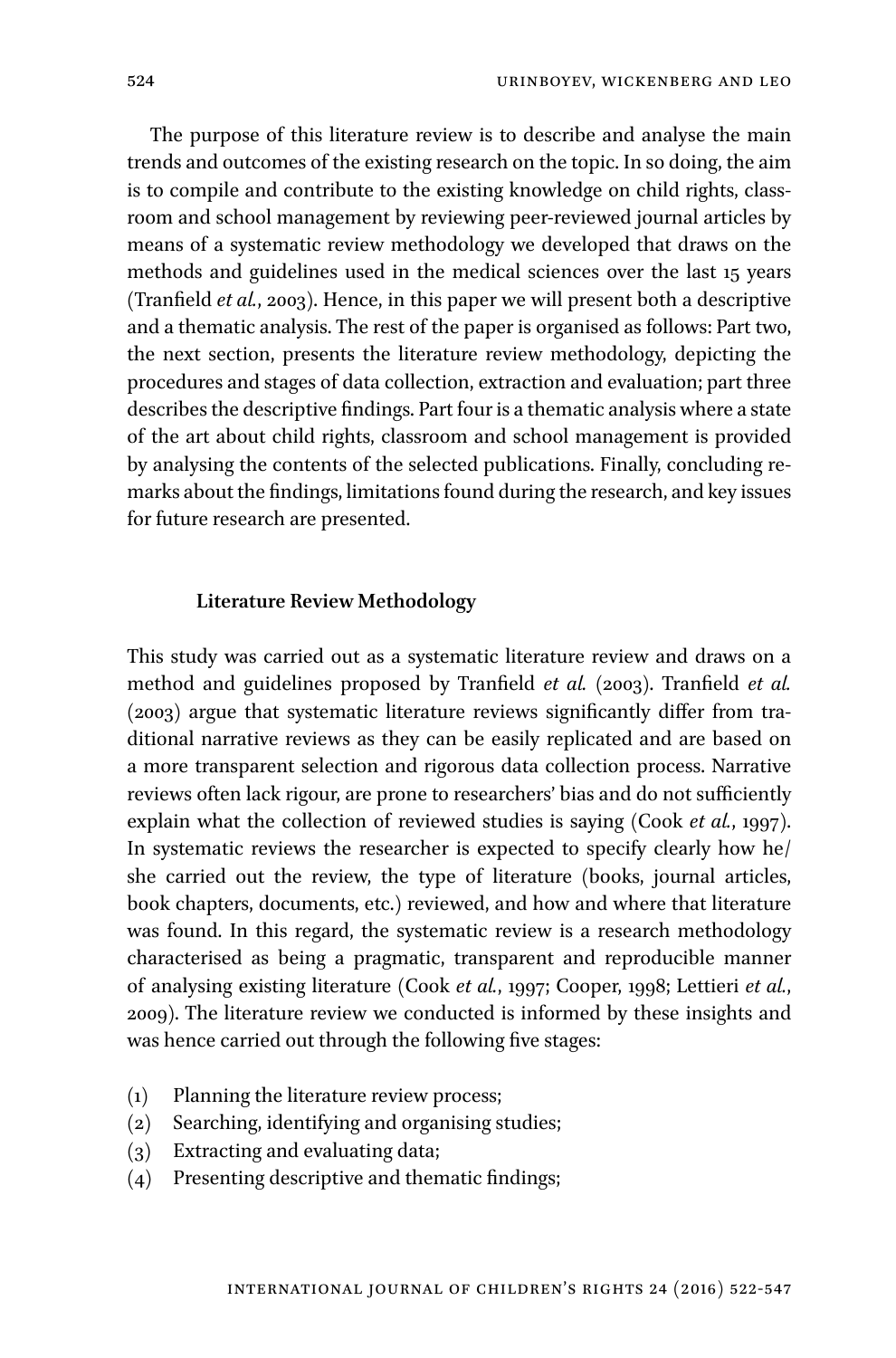(5) Utilising the findings to determine the current trends and gaps in the research as well as to highlight possible policy recommendations.

In this section, stages  $(1)$ ,  $(2)$  and  $(3)$  will be presented to give the reader an overview of how we conducted the literature review. The descriptive and thematic findings (stage 4) and the analysis of findings (stage 5) will be presented in the subsequent sections.

## *Stage 1 – Literature review planning*

In stage 1, the emphasis is placed on literature review planning and includes the following two phases:

- (1) Forming a panel of experts (review panel) who discuss and develop the review methodology and regularly evaluate the results.
- (2) Establishing the context of the field of investigation in order to acquire the subject vocabulary, discover important variables relevant to the topic and to identify sources of data collection.

In phase 1, the review panel was established which included the faculty members of the Department of Sociology of Law, Lund University who are involved in the sida-funded international training programme at Lund University on Child Rights, Classroom and School Management. The review methodology that this study employs was elaborated during the regular meetings of the panel. The panel determined the context and scope of the field of investigation, relevant variables, search keywords and phrases (search vocabulary) and sources of information (e.g. *ebsco*), and citation indexes (Sociofile, Web of Science, Google Scholar). Hence, during phase 2, the decision was made to search for and review literature specifically dealing with the question of how the United Nations Convention on the Rights of the Child (crc) is incorporated and implemented in the following three educational arenas/contexts, hereinafter the *three themes*:

- (1) Classroom context (children's rights observance in the classroom, i.e. teacher-pupil relations).
- (2) School management (children's participation rights in the management of schools).
- (3) Child human rights education in schools (the enforcement of children's rights in schools by educating both teachers and children about  $CRC$ ).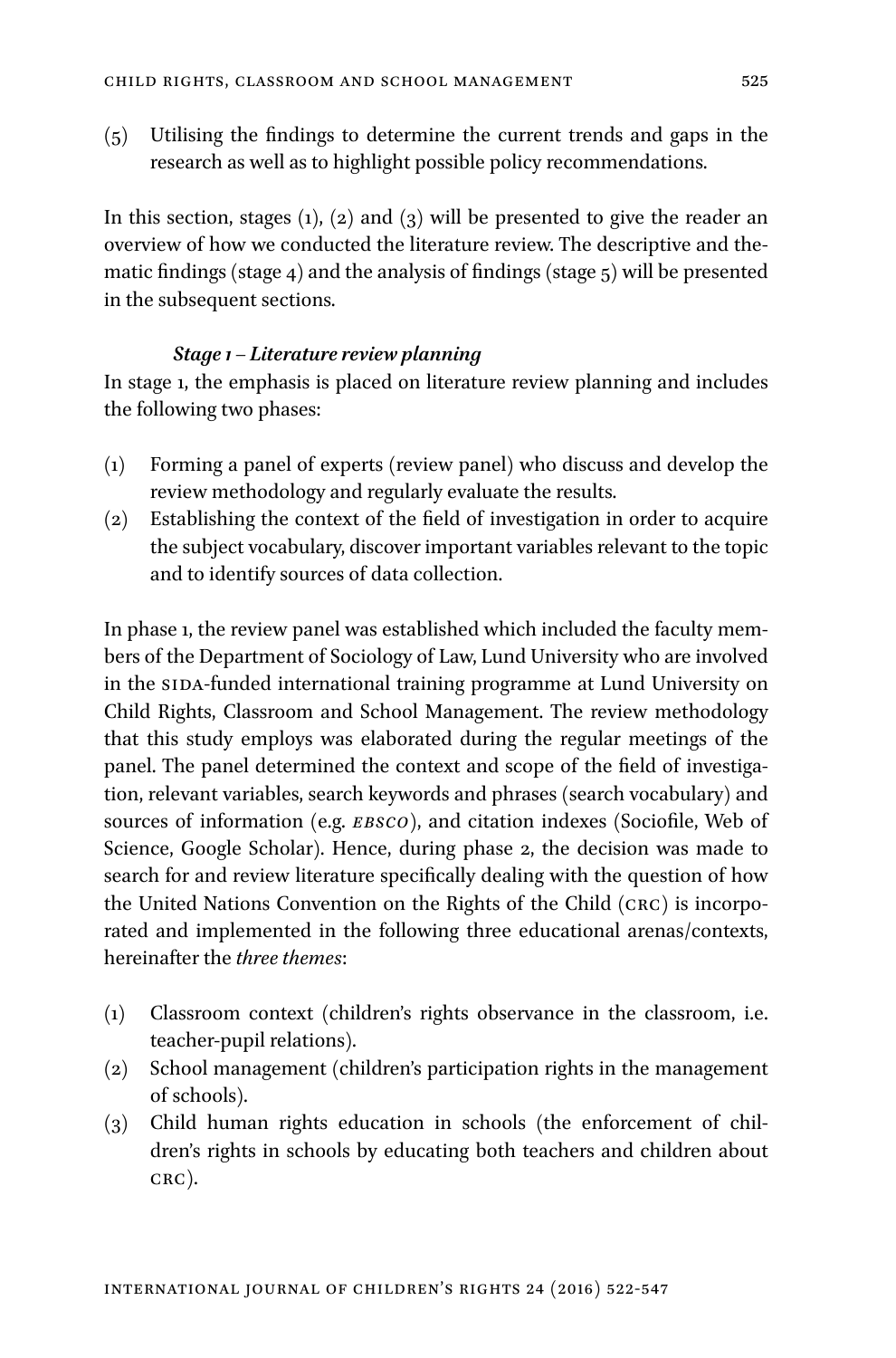## *Stage 2 – Searching, Identifying and Organising Studies*

The specific setting up of delimitations and context in the Stage 1 provided a solid framework for Stage 2, enabling us to determine the studies that fell outside or within the scope of the topic being investigated. Stage 2 includes the following three phases:

- (1) Writing of a review protocol that provides guidelines on how a literature review should be conducted. The review protocol should enable other researchers to replicate the review.
- (2) Actual literature search process in the *ebsco* database.
- (3) Organising the identified studies by means of *Zotero*, a reference management programme.

In phase 1 we developed a review protocol that provided details on how the literature review should be conducted by the review panel. The protocol provided information about the search keywords (search vocabulary), literature search engines and database(s) used for data collection and citation frequencies analysis, the criteria for including and excluding studies, the criteria for assessing the quality of the studies selected (see Table 1 for more details on

| Inclusion criteria                                                  | <b>Exclusion criteria</b>                                                                                                                |
|---------------------------------------------------------------------|------------------------------------------------------------------------------------------------------------------------------------------|
| Only peer-reviewed journal articles<br>published between 1990-2014. | Books, edited volumes, book chapters, un-<br>published papers, theses, reports, magazine<br>articles, peer-reviewed studies published in |
|                                                                     | conference proceedings, etc.                                                                                                             |
| Research published in English                                       | Research published in other languages                                                                                                    |
| Research explicitly focusing on the                                 | Research related to displaced children                                                                                                   |
| three themes outlined in Stage                                      | and the conditions of children in war-torn                                                                                               |
| 1 related to the implementation                                     | societies, parents v. children's rights, the                                                                                             |
| of CRC in $(1)$ classroom context,                                  | right of children to education, UNICEF and                                                                                               |
| (2) school management, and via                                      | children's rights, CRC and national educa-                                                                                               |
| $(3)$ child human rights education                                  | tional reforms, school dropouts/exclusions,                                                                                              |
| in schools.                                                         | inclusive education and disabled children,                                                                                               |
|                                                                     | children, education and spirituality, effective                                                                                          |
|                                                                     | pedagogy and children's learning.                                                                                                        |

Table 1. *Review protocol for including or excluding the studies retrieved*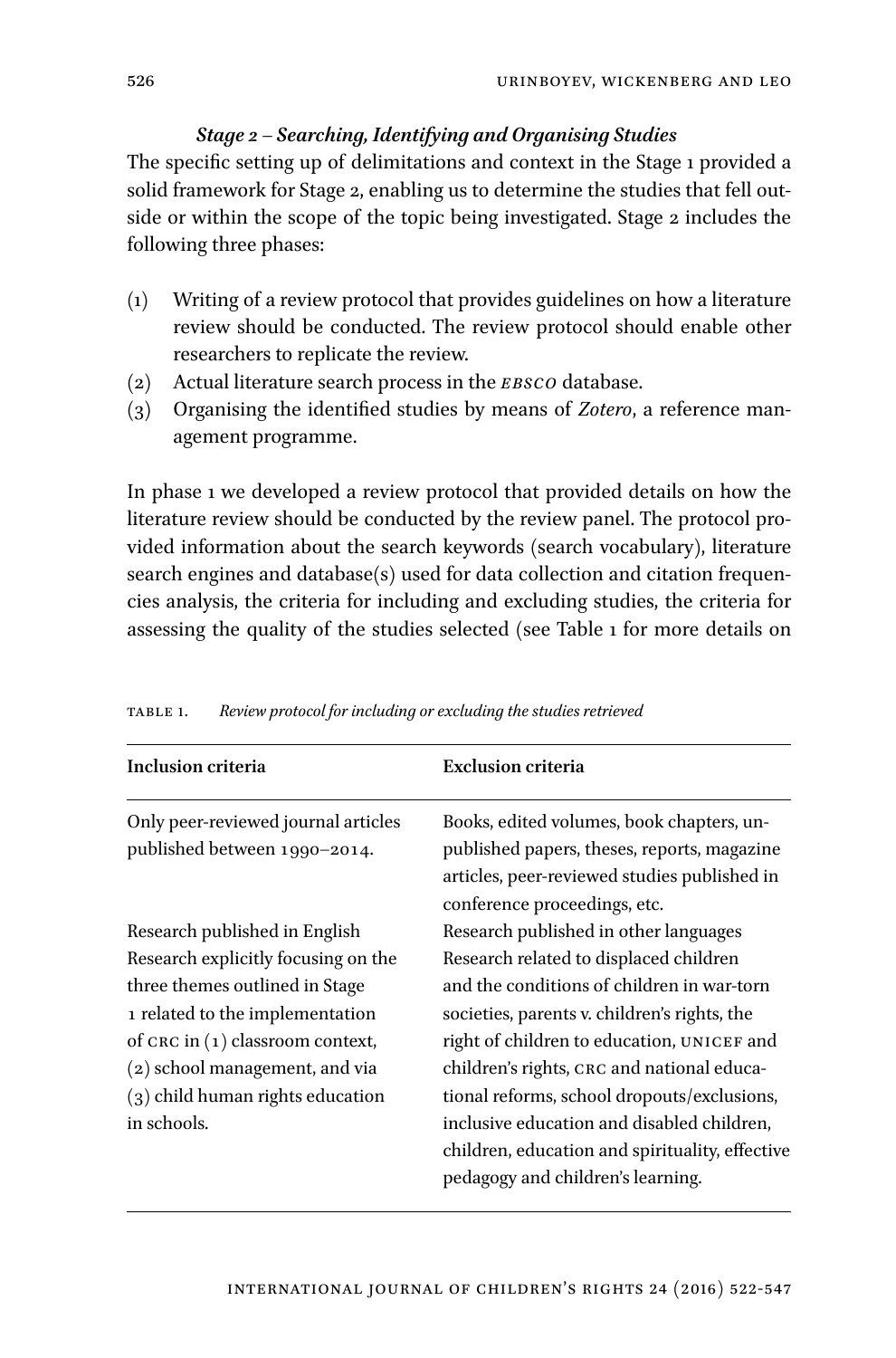inclusion/exclusion criteria). For this literature review, the *ebsco* database was chosen as the main source for searching and identifying the relevant studies. The keywords used (search vocabulary) for the literature search stemmed from the three themes specified in Stage 1. The literature search exclusively focused on peer-reviewed articles, published in English between 1990–2014. The explicit focus on peer-reviewed articles served as one of the main quality criteria of this literature review. We decided to use Boolean search methods  $(AND/OR/NOT)$  and search within abstracts, using the following keywords: child rights, children's rights, child rights education, children's rights education, classroom, teacher, pupil voice, child-friendly school, un Child Rights Convention, crc, rights-based approach.

In phase 2, we conducted the actual literature search in the *ebsco* database in accordance with the review protocol developed in phase 1. The use of the aforementioned search vocabulary in the *ebsco* database resulted in 475 hits. In phase 3, all 475 hits were exported to the *Zotero* reference management programme for the inclusion and exclusion process that was carried out in the Stage  $(3)$ .

#### *Stage 3 – Extracting and Evaluating Data*

As mentioned in stage 2, the use of search keywords in *ebsco* resulted in 475 hits. Since this is a considerable amount of data, the data extraction, assessment and analysis were undertaken in the following four phases:

- (1) Abstract screening and classifying (thematically) the studies included in the *Zotero* programme (inclusion-exclusion process one).
- (2) Reading (skim read) the full text of the studies (inclusion-exclusion process two).
- (3) Bibliography analysis of the studies included to find new relevant references.
- (4) Citation frequencies analysis.

## Phase 1 – Abstract Screening

In phase 1 the abstracts of all 475 studies were reviewed (skimmed through for relevance) by the panel. Then, based on the explicit inclusion/exclusion criteria (see the Review Protocol in Table 1), 51 of the 475 studies were included and kept for the second inclusion/exclusion phase. While skimming the abstracts, we simultaneously classified the included studies thematically (in accordance with the three themes specified in Stage 1) and each included paper was placed in the relevant folder. By classifying and placing each paper thematically in separate folders in *Zotero*, we established the basic analytical structure of the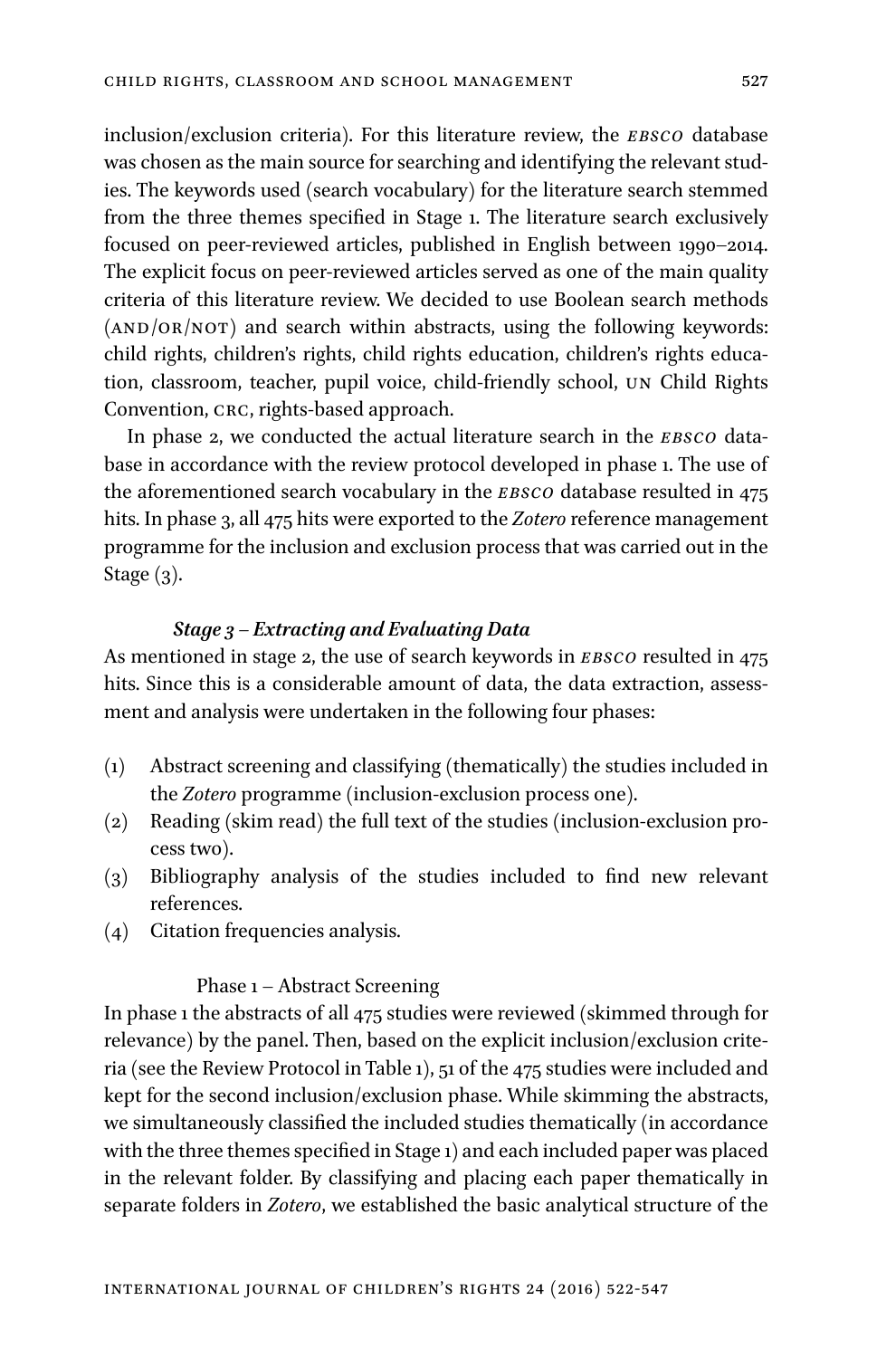review. Hence, *Zotero* served as the main platform for extracting, evaluating and synthesising the data in Stage 3. As Hart (1998) suggests, classification is a necessary part of the analytical stage of a literature review. Without the use of classification, large amounts of information cannot be processed in a systematic and progressive manner.

## Phase 2 – Looking at the FullText of the Studies

Due to the strict inclusion/exclusion decisions made in phase 1, the number of studies finally selected was manageable. Because of this, we decided in phase 2 quickly to examine the full text of the studies included in order to do a more rigorous relevance analysis and hence preserve only the "spot on" studies for the final literature review. After the second round of inclusion/exclusion, the number of studies was narrowed down to 29. As all 29 were considered "spot on", the full texts were downloaded from the *ebsco* database or directly from the website of the journal for the bibliography analysis (phase 3) in order to find new and relevant references that we may not have captured in the *ebsco* literature search.

#### Phase 3 – Bibliography Analysis

In phase 3, we performed a bibliography analysis in which we checked the reference lists of all the included studies to find additional relevant publications. They were identified by reading the title and then reading the abstracts and/ or full text. This resulted in the identification of an additional 13 relevant studies. Thus, the final number of journal articles included in the literature review was 42.

## Phase 4 – Citation Frequencies Analysis

In phase 4, our aim was to identify the studies that would introduce us to mainstream debates in the field of child rights and classroom/school management (i.e. the three themes). In accordance with the guidelines proposed by Hart (1998), we carried out a citation frequency analysis to determine which studies embody and disseminate the core ideas on the topic. We utilised citation indexes such as *Sociofile*, *Web of Science* and *Google Scholar* to gain a clear picture of which authors and studies were most frequently cited by other authors. Each study was ranked accordingly based on its citation frequency. If a study has been cited at least 50 times, it was regarded as being in the category *top cited literature*. Eleven of the 42 studies were in this citation category.

It should be noted that in this study we do not claim to provide a comprehensive review of all publications related to education and children's rights. First, we only covered peer-reviewed journal articles published in English,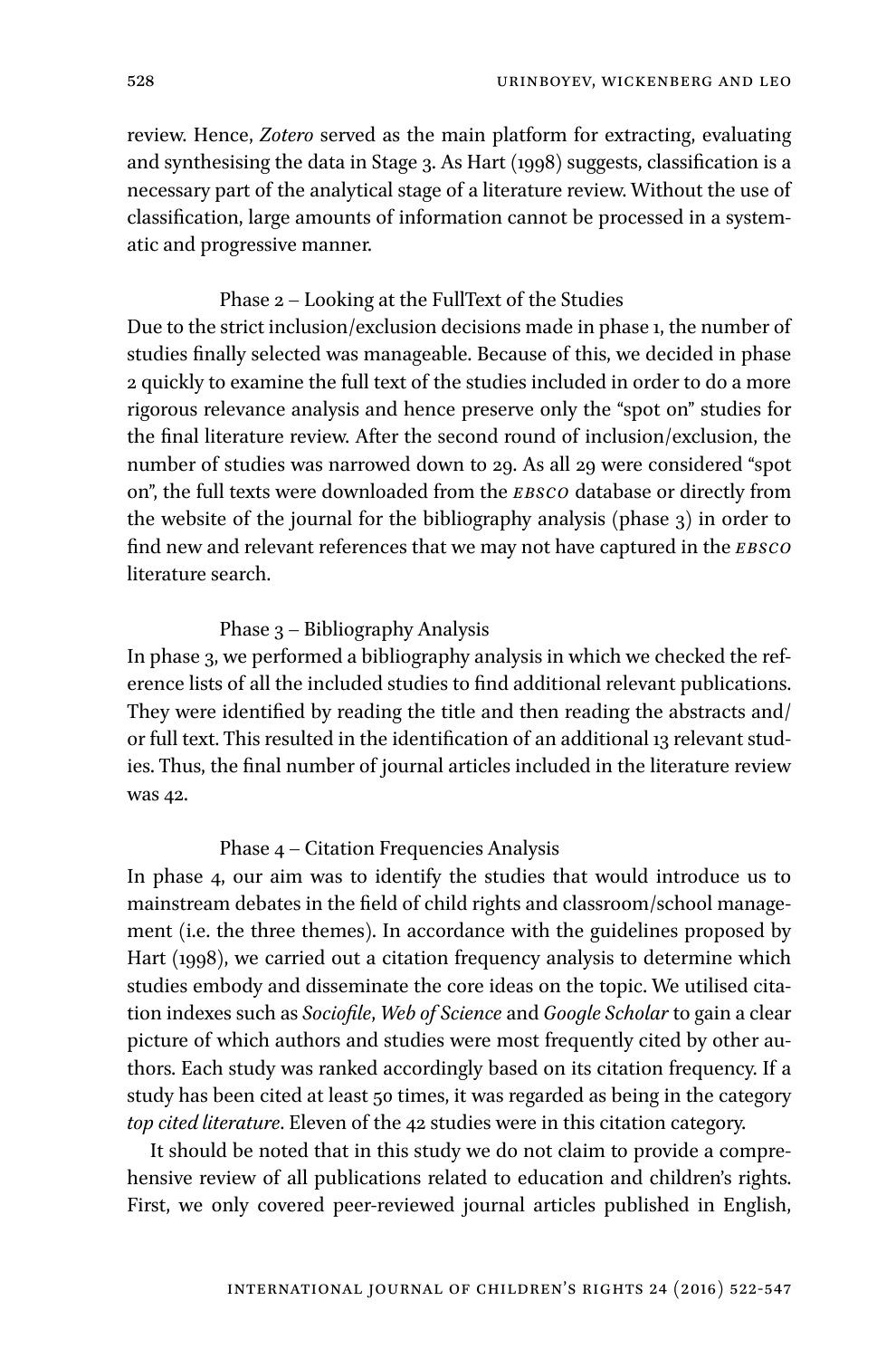possibly missing important studies published in other languages. Second, this literature review had a more narrow and specific approach, and only included publications that focused on children's rights issues in the classroom context and school management as the central problem. The studies that marginally discussed these issues or briefly mention children's rights in schools while discussing other issues were not included.

In the next sections, two separate analyses of the information will be presented: a descriptive and a thematic analysis. The descriptive analysis is useful to understand the main characteristics of the field of investigation, such as types of studies and methods used (theoretical, empirical [quantitative or qualitative], review/argumentative), chronological development of the subject in question, classification of literature based on the main geographic focus, and the thematic focus of the studies (theme classification). The thematic analysis focuses on synthesising the main outcomes extracted from the literature and its main aim is to highlight current trends and gaps in the research as well as to inform future research and practice.

#### **Descriptive Analysis**

In this section we briefly discuss the descriptive findings of the review. The descriptive analysis provides an overview of the characteristics of the studies included. Table 2 presents the basic characteristics of the 42 papers from the systematic review, classifying them according to the following criteria:

- Name of the author.
- The year of publication in the period 1990–2014.
- The country of study according to the primary geographic focus of the paper.
- The focus of the paper according to three themes: (1) classroom context, (2) school management, and (3) child human rights education in schools.
- The types of study based on the use of theory, empirical data or review/ argumentative papers that report the findings from other studies.
- Top cited papers among the included studies.

A brief summary of each issue is presented below.

Columns I–III in Table 2 show the number, author and year of publication of papers that were included according to the inclusion criteria in the period 1990–2014. The timeline and evolution indicate that child rights and classroom/ school management is still an understudied research area, as our systematic review identified only 42 journal articles published between 1990–2014. There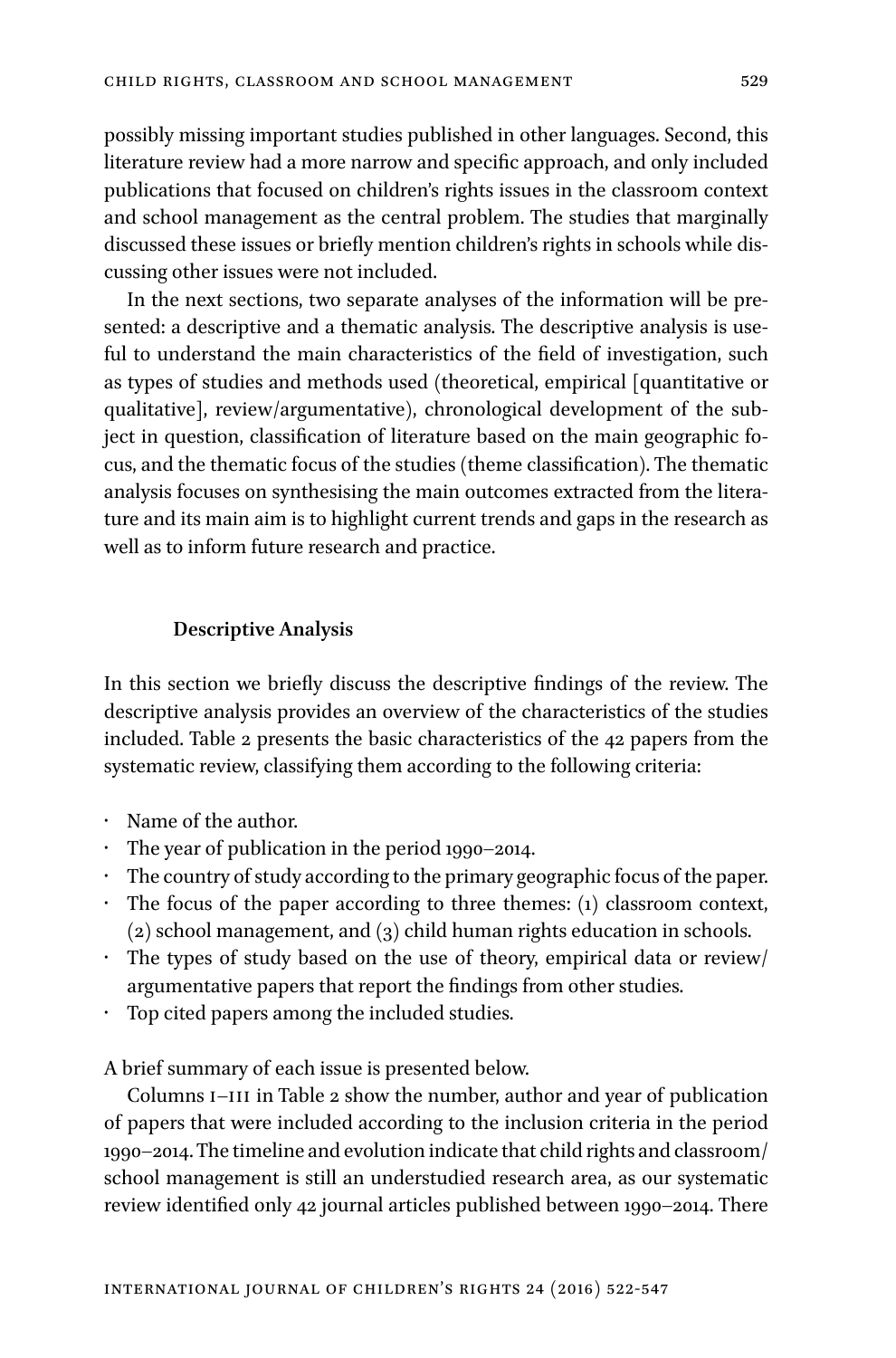| TABLE 2.        | Papers included for the systematic review of the literature on child rights, classroom and school management, 1990–2014 |                         |                                       |                    |                    |         |                         |    |                       |           |
|-----------------|-------------------------------------------------------------------------------------------------------------------------|-------------------------|---------------------------------------|--------------------|--------------------|---------|-------------------------|----|-----------------------|-----------|
|                 | ፡                                                                                                                       | $\overline{\mathbf{H}}$ | $\mathbf{N}$                          | ⋗                  | $\overline{V}$     | VII     | VIII                    | IX | ×                     | XI        |
| #               | Author                                                                                                                  | Year of                 | Publication of study/focus<br>Country | Theme <sub>1</sub> | Theme <sub>2</sub> | Theme 3 | Empirical Theory Review |    | mentative<br>or Argu- | Top cited |
|                 | Adams                                                                                                                   | 2009                    | UK                                    | ×                  | ×                  |         |                         |    | ×                     |           |
| N               | Alderson                                                                                                                | 1999                    | UK                                    | ×                  | ×                  | ×       | ×                       | ×  | ×                     | ×         |
| S               | Alderson                                                                                                                | 2000                    | UK                                    |                    | ×                  |         | ×                       |    |                       | ×         |
| 4               | Biddulph                                                                                                                | 2011                    | UK                                    |                    | ×                  |         | ×                       | ×  |                       |           |
| ю               | Carter & Osler                                                                                                          | 2000                    | UK                                    | ×                  |                    | ×       | ×                       |    |                       |           |
| ဖ               | Clair et al.                                                                                                            | 2012                    | Macedonia<br>Turkey &                 |                    | ×                  |         | ×                       |    | ×                     |           |
| Ņ               | Covel                                                                                                                   | 2010                    | UK                                    |                    | ×                  |         | ×                       |    |                       |           |
| $^{\circ}$      | Covel et al.                                                                                                            | 2008                    | UK                                    | ×                  | ×                  | ×       | ×                       |    |                       |           |
| ග               | Covel et al.                                                                                                            | 2010                    | UK                                    |                    |                    | ×       | ×                       |    |                       |           |
| $\overline{10}$ | Covel et al.                                                                                                            | 2011                    | UK                                    |                    |                    | ×       | ×                       |    |                       |           |
| $\mathbf{1}$    | Covel & Howe                                                                                                            | 1999                    | Canada                                |                    |                    | ×       | ×                       |    |                       | ×         |
| 12              | Covell & Howe                                                                                                           | 2001                    | Canada                                |                    |                    | ×       | ×                       |    |                       | ×         |
| 13              | Flutter                                                                                                                 | 2007                    | UK                                    | ×                  |                    |         | ×                       |    |                       | ×         |
| 14              | Gilleece & Cosgrove                                                                                                     | 2012                    | Ireland                               |                    | ×                  |         | ×                       |    |                       |           |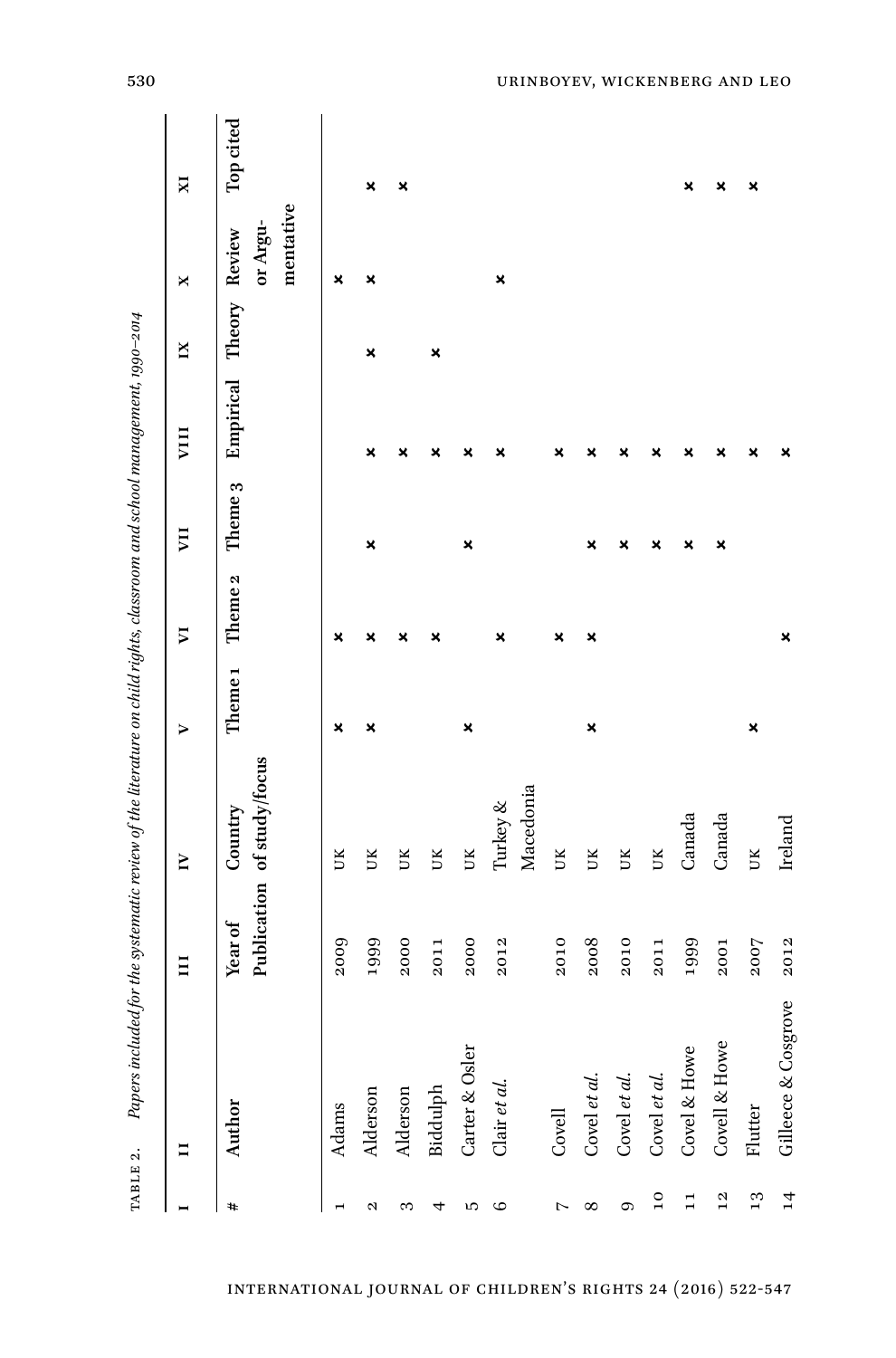| 15            | Harcourt & Mazzoni 2012          |        | Italy                 | × |   |   |   | × |
|---------------|----------------------------------|--------|-----------------------|---|---|---|---|---|
| 16            | Howe & Covell                    | 2000   | Canada                |   |   |   | × |   |
| 17            | Howe & Covell                    | 2010   | UK                    |   |   | × |   |   |
| 18            | Jiang et al.                     | 2014   | Global                | × |   |   |   |   |
| 19            | Johnny                           | $2005$ | Canada                |   |   |   |   |   |
| 20            | Jonyniene $\&$<br>Samuelsson     | 1999   | Sweden &<br>Lithuania |   |   |   | × |   |
| 21            | Dzindzalietienė<br>Kairienė $\&$ | 2009   | Lithuania             |   |   | × |   | × |
| 22            | Krappmann                        | 2006   | Germany               |   |   | × |   | × |
| $\mathbf{23}$ | Lebedev et al.                   | 2002   | Russia                |   |   |   | × |   |
| $^{24}$       | Leitch et al.                    | 2007   | UK                    |   |   |   |   |   |
| 25            | Lodge & Lynch                    | 2000   | Ireland               |   |   |   |   |   |
| 26            | Lundy                            | 2007   | UK                    |   |   | × |   | x |
| 27            | McIntyre et al.                  | 2005   | UK                    |   |   |   | × |   |
| 28            | Orkodashvili                     | 2013   | Rwanda $\&$           |   | × |   |   | × |
|               |                                  |        | Mozambique            |   |   |   |   |   |
| 29            | Osler                            | 1994   | Global                |   |   | × |   |   |
| 30            | Osler                            | 2000   | UK                    |   |   |   | × |   |
| 31            | Osler & Starkey                  | 1998   | UK                    |   |   |   |   |   |
| 32            | Quennerstedt                     | 2011   | Global                | × |   |   |   |   |

x x

 $\overline{\mathbf{x}}$ 

# international journal of children's rights 24 (2016) 522-547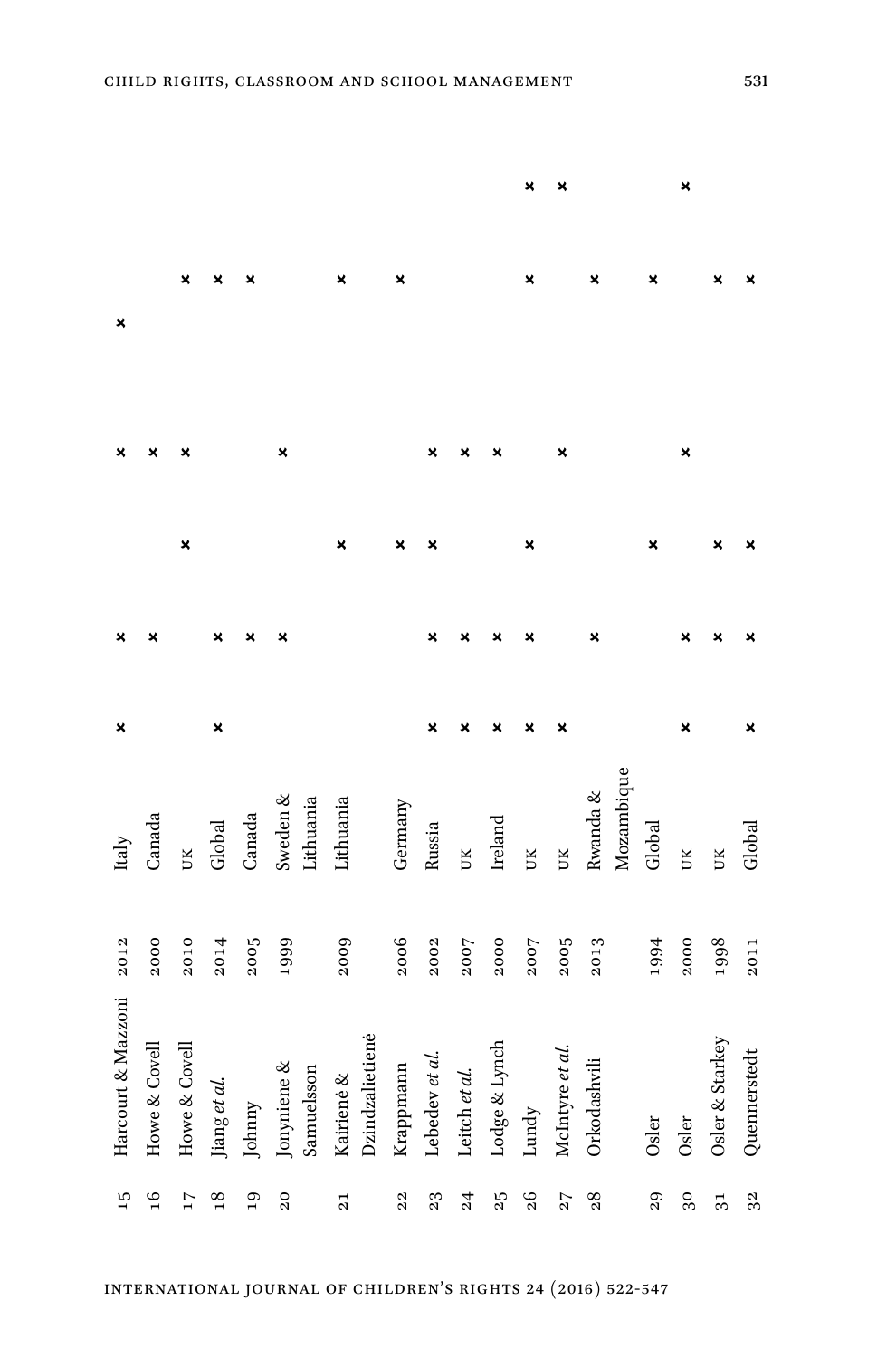| 33              | Quennerstedt &    | 2013 | Global           | × | × |   |   | × |   |   |
|-----------------|-------------------|------|------------------|---|---|---|---|---|---|---|
|                 | Quennerstedt      |      |                  |   |   |   |   |   |   |   |
| 34              | Reay              | 2006 | UK               | × |   |   | × | × |   |   |
| 35              | Rudduck & Flutter | 2000 | UK               |   | × | × |   |   | × | × |
| 36              | Shumba            | 2003 | Zimbabwe         | × |   |   | × |   |   |   |
| 57              | Smith             | 2007 | New Zealand      | × | × |   |   | × | × | × |
| 38              | Sriprakash        | 2010 | India            | × |   |   |   |   |   |   |
| 39              | Weshah et al.     | 2012 | Jordan           | × | × |   |   |   |   |   |
| $\overline{4}$  | Wickenberg & Leo  | 2014 | India            | × | × | × | × |   |   |   |
| $\overline{41}$ | Wickenberg et al. | 2012 | 28 countries in  | × | × | × | × |   |   |   |
|                 |                   |      | Asia,            |   |   |   |   |   |   |   |
|                 |                   |      | Africa and Latin |   |   |   |   |   |   |   |
|                 |                   |      | America          |   |   |   |   |   |   |   |
| $\frac{4}{2}$   | Wyse              | 2001 | UK               | × | × |   | × |   |   | × |
|                 |                   |      |                  |   |   |   |   |   |   |   |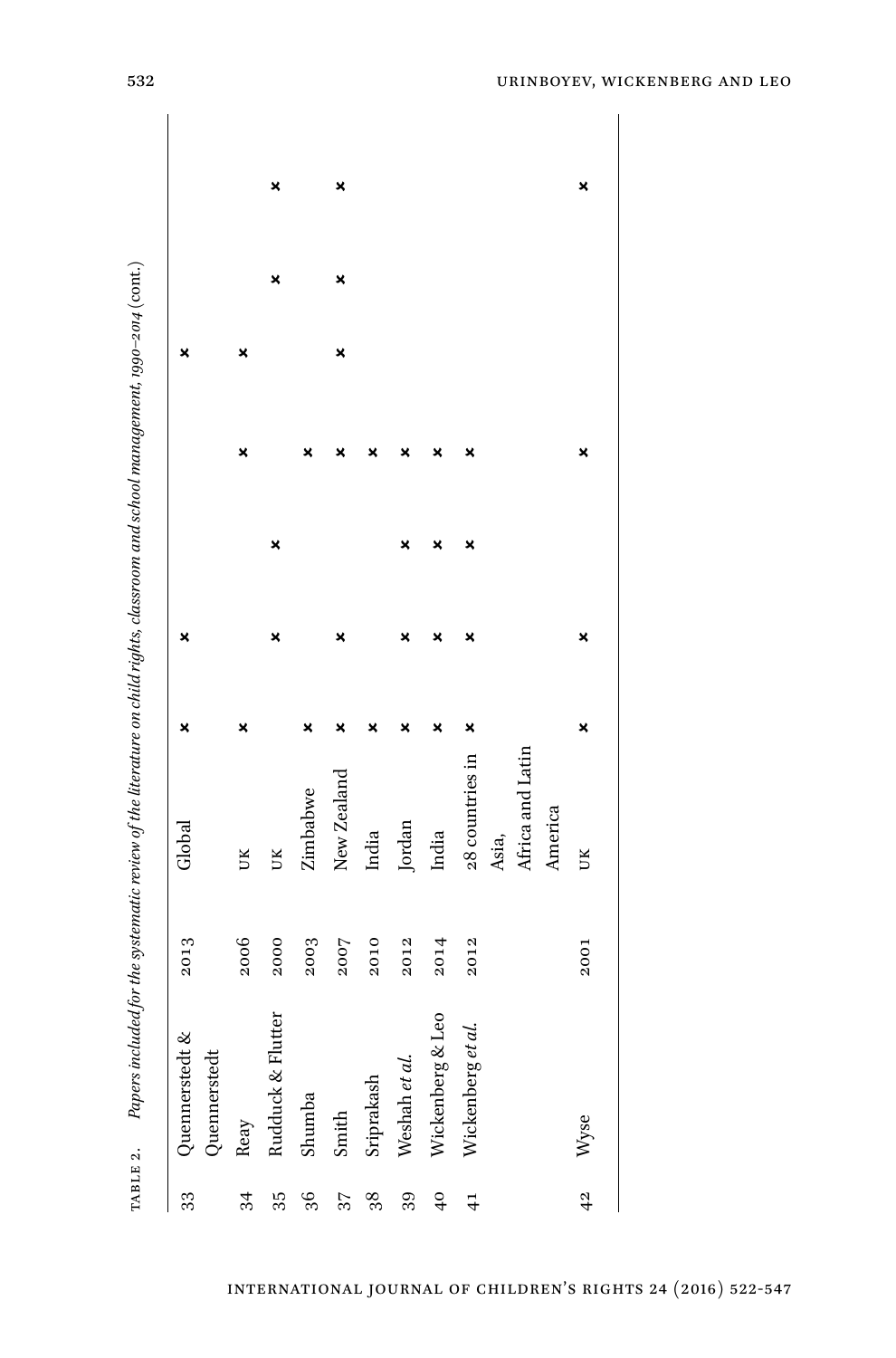were only two journal articles published between 1990–1998; however, from 1999 the number of publications started to increase. The highest number of publications was in 2000 (seven papers) and after that year, the number decreases quickly, especially declining during 2002–2004.

Column iv lists the country of study/focus of the included papers according to their main geographic focus. If the paper does not focus on a specific country or countries and mostly addresses general and global problems of promoting children's rights in classroom/school management, then it is treated as a study dealing with global issues. This classification is useful better to understand how heterogeneous the geography of the included studies are. As we conducted the literature search only in English, the results are not surprising and a large portion of the studies come from English speaking countries such as the United Kingdom (19 papers), Canada (4 papers) and Ireland (2 papers), and partly from European Union countries and Eastern Europe (Italy, Sweden, Lithuania, Germany, Russia, Turkey, Macedonia, 6 papers). Less research comes from Asia (India, Jordan) and Africa (Zimbabwe, Mozambique, Rwanda) in spite of the tremendous attention that international organisations (unicef) and development agencies (e.g. Swedish International Development Agency) pay to children's rights and school management issues in these regions. Six are of a more general nature and they basically address the implementation of crc in a global perspective. Surprisingly, no research comes from Latin American countries, with the exception of one paper by Wickenberg *et al*. (2012) where they mention Colombia whilst discussing the implementation of the Convention on the Rights of the Child in a global perspective. For obvious reasons, there was no literature from the United States, since the county did nto ratify the Convention.

Columns v–vii show the classification of papers according to the theme/ content. The classification is based on three interlinked themes that address how the CRC is incorporated and implemented in: (1) the classroom context, (2) school management, and via (3) child human rights education in schools. It should be noted that these three themes are closely interlinked and thus overlapping is inevitable; a considerable number of papers may fall within the scope of two or all three themes (e.g. see Table 2). As findings indicate, 23 papers deal with the issues raised in Theme 1, for example, exploring the hierarchical relations between teacher and pupils and how children's rights perspective could transform such unequal power relations. Twenty-eight of the included studies address the question of how children's right to participate are observed in the management of schools, while 19 studies see child human rights education as an important pathway to promoting children's rights in classroom relations and school management.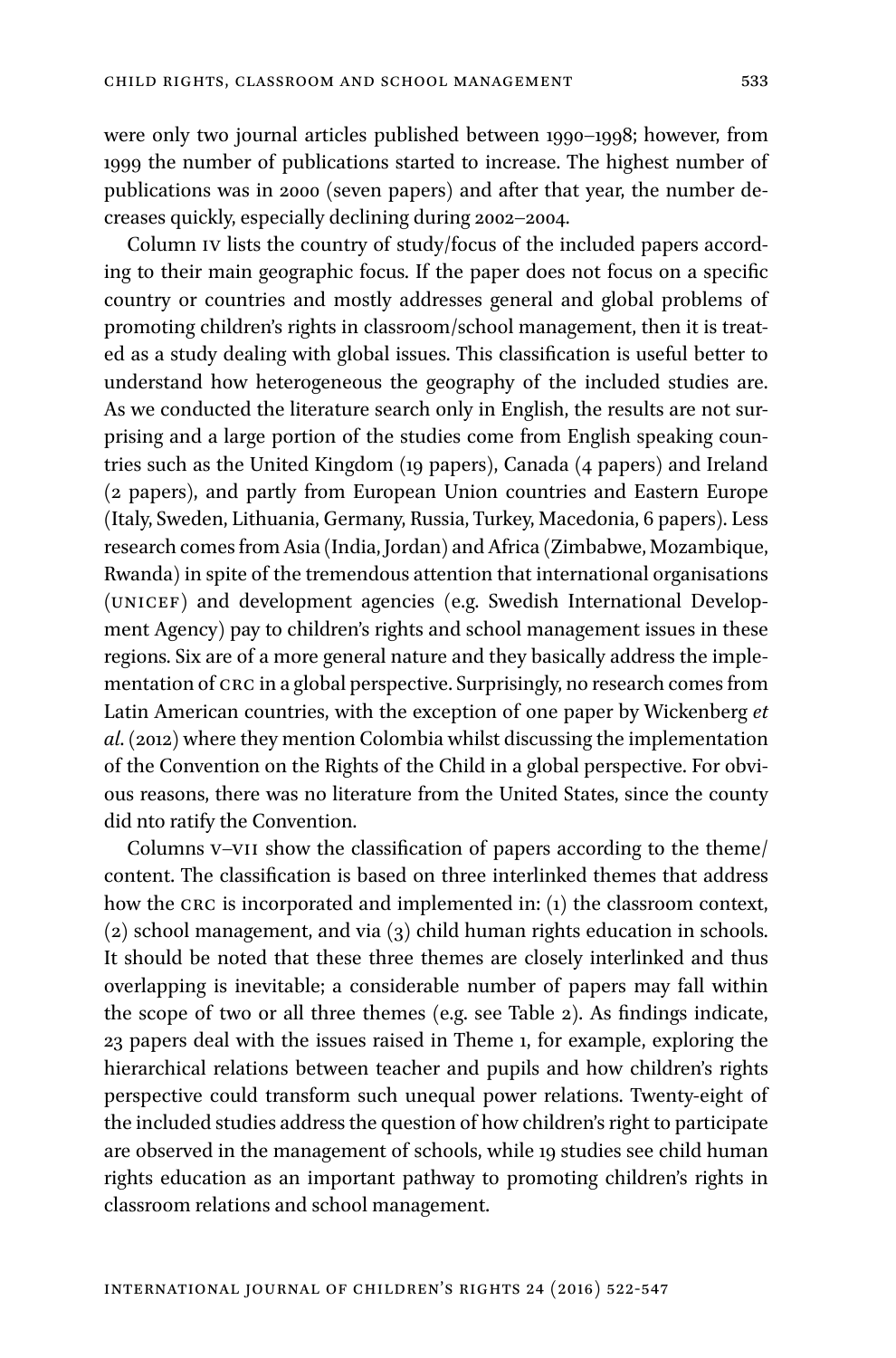In columns  $VIII-X$ , we also classified the papers according to type of study: those based on empirical data, the use of theory, or that were review/ argumentative papers reporting findings from other studies and research projects. One important finding of the descriptive analysis is that the level of empirical data used in the research field is very high, whereas the level of theorising is very low and no particular theory dominates. The findings clarify that a large proportion of papers (30 articles) are empirical studies or reports on research projects that utilise empirical data, while only 6 of the 42 papers utilised some kind of theoretical framework to analyse the empirical data. The following theories are utilised in the reviewed studies: child development and the social construction of childhood (Alderson, 1999), Albert Bandura's social cognitive theory (Gilleece and Cosgrove, 2012), the sociology of childhood (Quennerstedt and Quennerstedt, 2013; Harcourt and Mazzoni, 2012; Smith, 2007), John Dewey's educational theory (Quennerstedt and Quennerstedt 2013), Arnot and Reay's notion of pedagogic voice (Biddulph, 2011), Bourdieu's conceptual tools of field and cultural capital (Reay, 2006), and sociocultural theory (Smith, 2007). Regarding the types of empirical data used, the survey (quantitative) is the most widely employed data collection method in research on children's rights, which frequently involves the collaboration and participation of academic researchers, school teachers, principals and pupils (e.g. Covell, Howe and McNeil 2010; Alderson, 1999; Howe and Covell, 2000). The use of qualitative data is not very common in this field as only a few studies are based on ethnographic methods (e.g. Harcourt and Mazzoni, 2012; Wyse, 2001) or utilise qualitative data such as document reviews, individual and group interviews, and focus group discussions (e.g. Clair *et al.*, 2012). One-third (15 papers) of the studies were classified as review/argumentative papers because they were not entirely based on empirical data, but appeared to be discussion papers or presented arguments from other empirical studies.

Column xi in Table 2 presents the results of the citation frequencies analysis conducted during the data extraction and evaluation process. According to the criteria set in stage 3, phase 4 of section 2 (Literature Review Methodology), 11 of the 42 studies were determined to be top cited papers. The key issues discussed in these 11 studies are presented in the following thematic analysis section.

#### **Thematic Analysis**

The following three themes were identified as the main fields of investigation in this systematic review: (1) children's rights observance in the classroom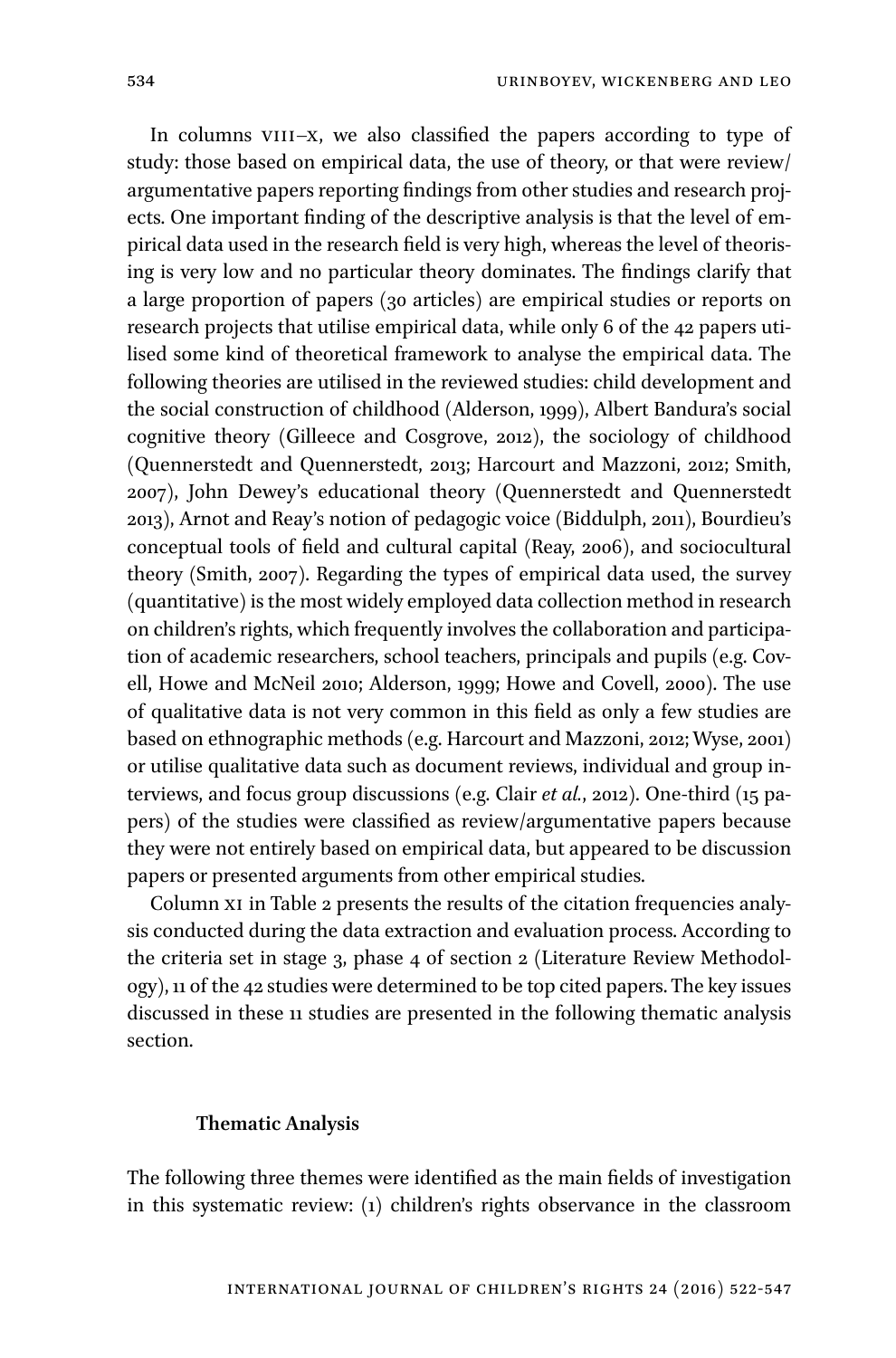context and teacher-pupil relations; (2) children's participation in the management of schools and their everyday experiences in schools; and (3) child human rights education in schools and its impact on classroom (teacherpupils) relations and the school administration. Although these three themes are presented separately in this section, it should be noted that they are all interlinked and hence, some papers have been categorised under two or all three themes.

#### *Theme 1: Children's Rights in the Classroom Setting*

Teacher-pupil Relations, Children's Participation in the Classroom and the Voice of the Pupils

The question of how children's rights are observed in the classroom setting was examined in 23 of the studies (see Table 2, column v). One argument common to this entire body of literature is that the relations between teacher and pupils in the classroom setting are very hierarchical and unequal, where adults have the right to make decisions and administer discipline and children are viewed as dependent, inexperienced, undisciplined and in need of clear order and authoritative guidance. The prevalence of such an authoritarian style of teacher-pupil relations in the classroom does not conform to the children's participation rights enshrined in Articles 12, 13, and 29 of the crc. Accordingly, the bulk of the studies suggest that classroom management should be based on democratic principles where children's participation is encouraged, where there is freedom of expression for pupils and teachers, and where children have opportunities to be involved in the processes pertaining to teaching and learning.

Another important issue highlighted in the reviewed publications was the role that the children's rights perspective, namely the crc principles, play in reshaping the relationship between teacher and pupils (Carter and Osler, 2000; Johnny, 2005; Lebedev *et al.*, 2002; Osler and Starkey, 1998; Quennerstedt and Quennerstedt, 2013; Quennerstedt, 2011; Wickenberg and Leo, 2014; Wickenberg *et al.*, 2012; Sriprakash, 2010). These studies emphasise the importance of human rights education of children as an effective way to counter the hierarchical teaching strategies in schools and establish more egalitarian and democratic relations between teacher and pupils. Although teachers often assume that they have traditional authority in the classroom by virtue of their position and that pupils should accept that authority without a challenge, there is empirical evidence that this is not always the case because pupils who are aware of their rights visibly resist this form of traditional authority (e.g. Lodge and Lynch, 2000; Carter and Osler, 2000). Hence, if both teachers and pupils learn about the importance of human rights in general and of children's human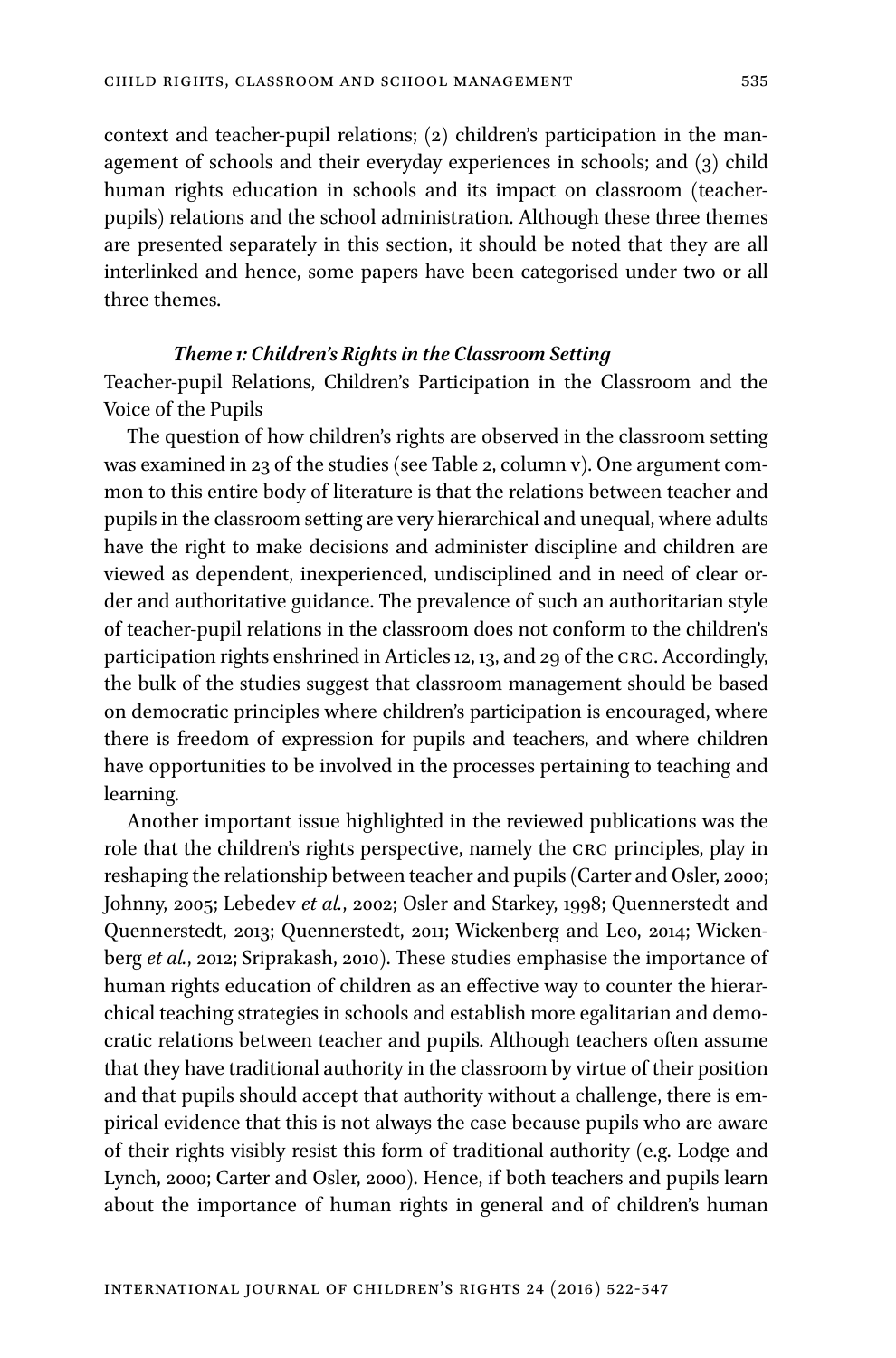rights in particular, both parties would have a good understanding of their rights and responsibilities, which would in turn promote democratic interactions and a human rights culture in the classroom (*ibid.*).

On the other hand, some studies found that there is a strong resistance among teachers to accept fully children as rights holders in many schools (Johnny, 2005; Osler and Starkey, 1998; Carter and Osler, 2000; Covell and Howe, 1999; Harcourt and Mazzoni, 2012; Lodge and Lynch, 2000; Quennerstedt and Quennerstedt, 2013; Quennerstedt 2011). This resistance stems from the predominant school culture and teachers' traditional concerns that children's knowledge of their rights may weaken the teacher's authority in the classroom. As Carter and Osler (2000) note, being a "soft" teacher (i.e. 'someone who isn't too strict, does not talk all the time and understands you and your limits') is perceived by teachers as being weak, tokenistic or undervalued by their colleagues, whereas being a "hard" teacher is equated with selfconfidence, more prestige and teachers feeling that they control the class. Likewise, teachers frequently opt for hierarchical teaching techniques in which the teacher exercises the power to shape the overall classroom environment. In this regard, traditional teaching practices are in conflict with children's participation rights. Given such predominant cultural values, norms and traditional teaching strategies, attempts to promote children's rights in the classroom context and school management become a daunting task. Thus, one important conclusion from the reviewed publications is that there is a need to change the school culture, professional norms and teachers' perceptions of proper teacher-pupil relations if we are to promote children's rights in classroom and school management.

In the publications, the role of pupil voice strategies is considered to be a significant means for creating more egalitarian relations between teacher and pupils. The importance of the child's voice is enshrined in article 12 of the crc, which states that the views of the child should be given due weight in accordance with the child's age and maturity. There are different ways and means to promote pupil voice in schools, for example, via pupil consultations and representation (Reay, 2006), by involving pupils in the formulation of the school curriculum (Biddulph, 2011), engaging them in action research projects concerning children's rights (Leitch *et al.*, 2007), or by introducing particular and more inclusive pedagogical practices (Osler, 2000).

Fourteen of the publications emphasise that there is a close correlation between the children/pupil voice and the promotion of a democratic environment and effective teaching and learning in the classroom (Adams, 2009; Flutter, 2007; Rudduck and Flutter, 2000; Biddulph, 2011; Gilleece and Cosgrove,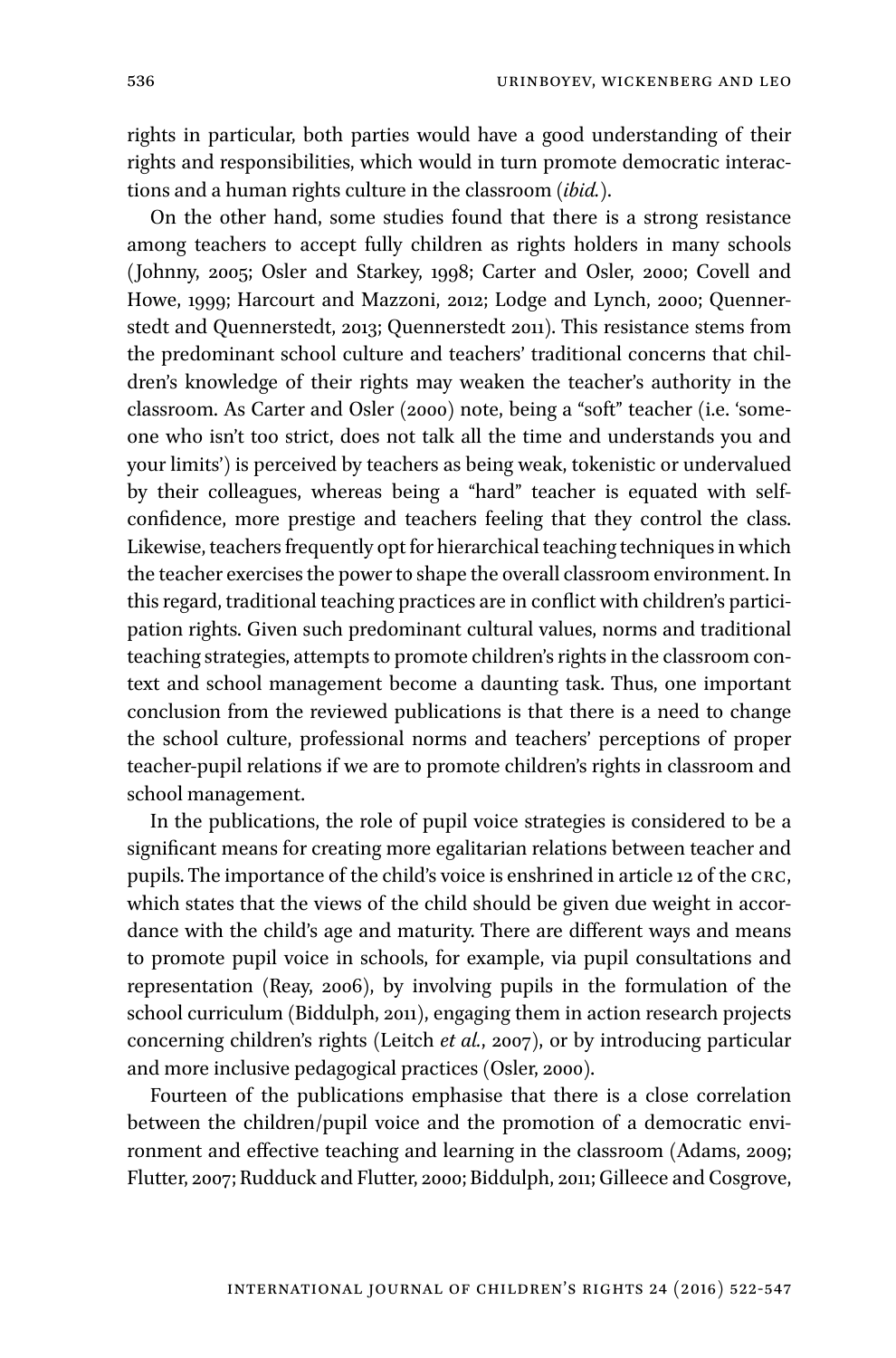2012; Harcourt and Mazzoni, 2012; Leitch *et al.*, 2007; Lodge and Lynch, 2000; Lundy, 2007; McIntyre *et al.*, 2005; Osler, 2000; Reay, 2006; Quennerstedt and Quennerstedt, 2013; Quennerstedt, 2011). The greater number of these authors claim that children take an active part in their own learning and are more prone to collaborative learning with their peers when they are treated with respect and when their voice is taken seriously in the formation of classroom rules. For instance, one study conducted in Italy asserts that there is a need to consider children's notions of social justice and their standpoints if we are to obtain the correct definition of what the ideal classroom looks like: respectful relationships between the teachers and children, teachers being kind and not shouting at the children, and a just and fair approach by different teachers when responding to the inappropriate behaviours of individual children (Harcourt and Mazzoni, 2012). Flutter (2007), drawing on evidence from his research conducted in the UK, also shows that pupil voice strategies enable teachers to acquire a greater understanding of the teaching and learning processes and help them to change the way they think about pupils and learning. The evidence suggests that teachers who are more sensitive to pupil voice and needs would encounter considerable support from their pupils (Osler, 2000). Hence, the relationships that reflect mutual trust and respect between teachers and pupils is a pre-condition for effective education in schools (McIntyre *et al.*, 2005). However, as research shows, in real life situations, this is not the case as many teachers remain reluctant to pupil voice approaches because they believe that giving more power to pupils would undermine their authoritative position and legitimacy in the classroom (Flutter, 2007).

### *Theme 2: Children's rights in school management*

Children's Participation in the Everyday Life and Management of Schools, and Child-Friendly and Rights-Respecting Schools

Twenty-eight of the publications address the question of how children's rights to participation are observed in the management of schools (see Table 2, column vi). Whilst all these 28 studies highlighted the importance of considering children's rights in school management, for the sake of clarity we decided to categorise the publications into the following three sub-themes:

- (1) Children's everyday school experiences and participation in school management.
- (2) Children's formal participation in the management of schools through school councils.
- (3) Child-friendly and rights-respecting schools.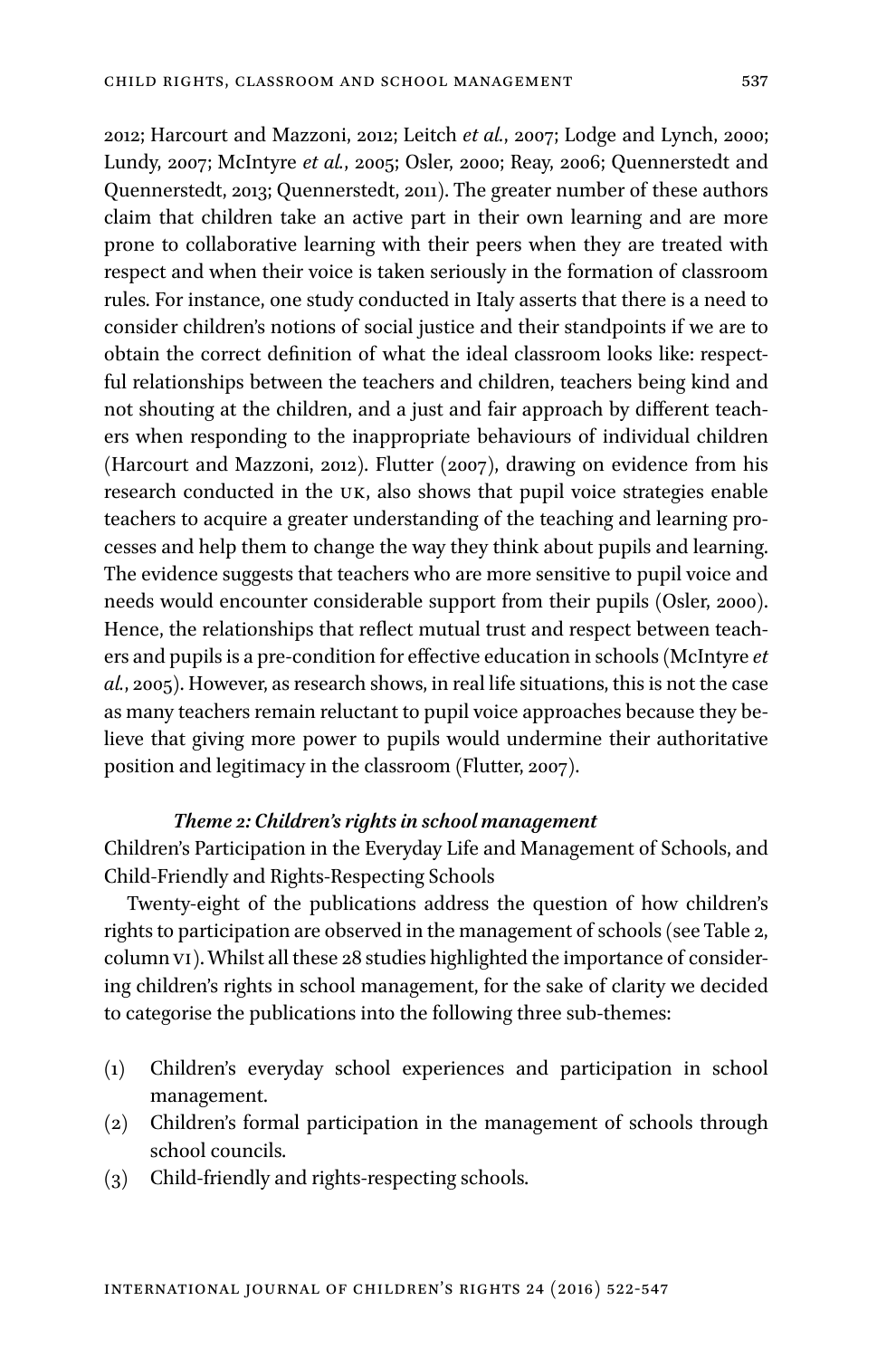Despite the international recognition of the crc, there are still numerous challenges that exist in implementing child rights principles in schools where children spend a significant portion of their time. This challenge is primarily connected to enforcing children's participatory rights in the management affairs of schools. The problems of children's participation in school management are highlighted in 14 of the publications (Covell *et al.*, 2008; Alderson, 1999; Alderson, 2000; Johnny, 2005; Jiang *et al.*, 2014; Howe and Covell, 2000; Harcourt and Mazzoni, 2012; Jonyniene and Samuelsson, 1999; Osler and Starkey, 1998; Rudduck and Flutter, 2000; Smith, 2007; Wickenberg and Leo, 2014; Wickenberg *et al.*, 2012; Wyse, 2001). One perspective commonly raised in these publications is that children's active involvement in the management affairs of schools would enable them to learn about and practise democratic choice and responsibility and thus come to understand themselves as democratic citizens. In other words, they would begin to perceive themselves as moral persons with rights and responsibilities who are capable of shaping policies and making choices that positively affect others (Johnny, 2005). However, the concept of children's participation rights may be somehow threatening to school managers in the sense that children, if made aware of their rights and given room to freely express their views, may challenge the school's hierarchical administrative culture and injustices that adults have not questioned or recognised (e.g. Osler and Starkey, 1998; Johnny, 2005). Thus, one important suggestion raised in many of the studies is the need to transform the perceptions of school managers and to create a human rights culture and professional norms in schools by establishing democratic structures such as school councils.

Eleven publications emphasise the role of student councils and the school inspection process as formal, democratic structures that provide venues for children to engage actively in the management of schools and express and enact their views and concerns (Covell *et al.*, 2008; Alderson, 1999; Alderson, 2000; Osler, 2000; Johnny, 2005; Howe and Covell, 2000; Rudduck and Flutter, 2000; Flutter, 2007; Wyse, 2001; Quennerstedt and Quennerstedt, 2013; Quennerstedt, 2011). Much of this literature argues that school councils could serve as a means to look at school management from the children's perspective. The school leadership would then be able to rethink their managerial methods by tuning to the children's experiences and views. Nevertheless, the publications show that the existence of school councils does not automatically mean that the participation of children is respected. For instance, Wyse (2001) in his study of children's participation in primary and secondary schools in the uk, showed that children's opportunities to express their views were extremely limited even when school councils were in place. Wyse thus concluded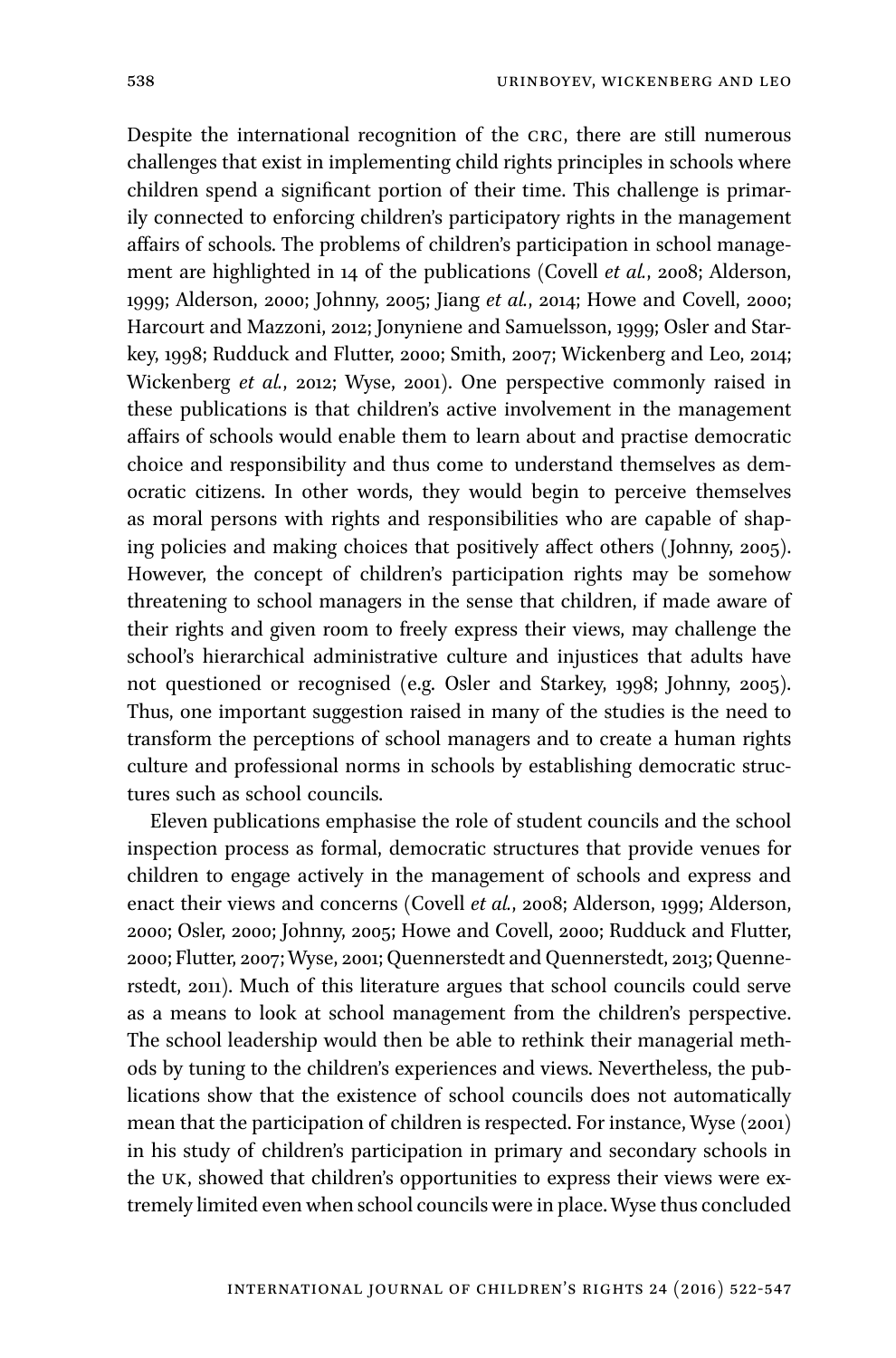that the aim of promoting children's rights to participation in schools remains elusive unless educational practice changes to a focus on school processes rather than products (*ibid.*). This example brings us to the question of the varying views of school management, teachers and pupils about school councils. The survey conducted in schools in Great Britain and Northern Ireland indicates that the views of teachers and of pupils about the role and usefulness of school councils differ considerably (Alderson, 1999; Alderson, 2000). Teachers regarded school councils merely as a formality – an unnecessary extra burden for an already over-stressed staff and a danger that needs to be avoided, whereas children stated that school councils could be an effective tool for promoting pupil voice and participation in the school management (*ibid.*).

Five of the publications deal with the subject of *Child-Friendly Schools* – unicef's child rights-based approach to education that aims to mainstream the crc principles into classroom relations and school management practices (Clair *et al.*, 2012; Orkodashvili, 2013; Weshah *et al.* 2012; Wickenberg and Leo, 2014; Wickenberg *et al.*, 2012). These studies argue that the idea of child-friendly and rights-respecting schools is a promising approach for promoting respectful relationships and collaboration between teacher and pupils and creating a democratic climate in the management of schools. Hence, when children are respected as citizens and taught about their rights and responsibilities, they feel more empowered to act, demonstrate meaningful participation in school affairs and display morally and socially responsible behaviours that define active citizenship.

In the remaining four publications the emphasis is placed on the *Rights-Respecting Schools* initiative, a rights-based whole school reform implemented in Hampshire, uk (Covell *et al.*, 2008; Covell *et al.*, 2010; Covell *et al.*, 2011; Covell, 2010). These studies suggest that rights-respecting schools, at least at the elementary level, may increase pupil participation in the management of schools. For instance, compared with their peers in the other two schools, pupils who attended rights-respecting schools demonstrated considerably higher levels of school participation, fewer social problems, greater optimism and higher self-concepts (Covell *et al.*, 2011). However, the reactions of teachers and education administrators in relation to the rights-respecting schools initiative was not positive as they have expressed fears that rights-based schooling would undermine teacher authority if not lead to anarchistic classrooms and unruly children. The results of these studies indicate that there is a need to reshape recalcitrant school cultures, hierarchical traditions and teacher perceptions if we are to mainstream crc principles into the management of schools.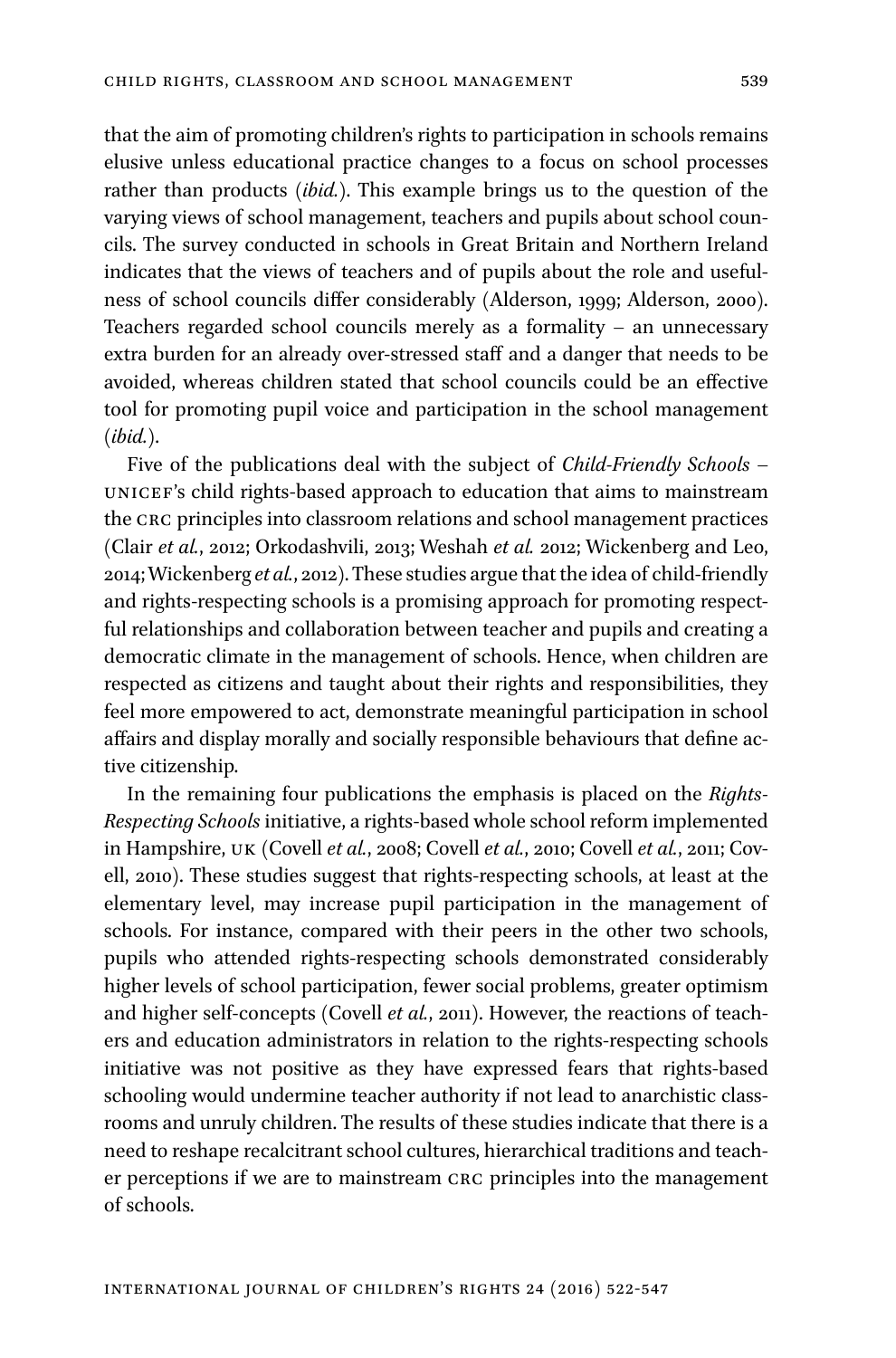# *Theme 3: Promoting Children's Rights in Educational Institutions through Child Rights (crc) Education*

Teaching Children's Rights in an Undemocratic Climate

In 19 of the publications, children's rights education is emphasised as a transformative tool that promotes constructive and democratic relations in the classroom as well as increases children's engagement in the management of schools (see Table 2, column vii). One claim commonly made in these publications is that educating children about their rights potentially enhances their understanding and support for rights and responsibilities, promotes their sense of active citizenship, transforms schools into human rights communities, and creates a more positive school ethos for learning, mutual respect, tolerance and good social relations. By children's rights education, the reviewed publications referred to education and educational practices that are in harmony with the United Nations Convention on the Rights of the Child. It is a form of education that treats children as rights-holders and citizens, thereby viewing schools as democratic communities where children actively participate in the management and everyday life of schools and acquire the values and practice of citizenship (see e.g. Howe and Covell, 2010; Covell and Howe, 2001; Covell and Howe, 1999; Johnny, 2005; Krappmann, 2006).

While all the 19 publications deal with the aforesaid issues, our findings indicate that these publications advance the following two main debates or subthemes that are interlinked but need to be presented separately for the sake of clarity:

- (1) Teaching children's rights in undemocratic schools. Teachers' reluctance to teach and recognise children's rights.
- (2) Children's rights education as a means to promote constructive classroom relationship.

In seven publications, anti-democratic trends in schools and hierarchical pedagogic traditions are pointed out as significant barriers to the realisation of children's rights education in schools (Alderson, 1999; Carter and Osler, 2000; Howe and Covell, 2010; Krappmann, 2006; Lundy, 2007; Rudduck and Flutter, 2000; Osler and Starkey, 1998). These studies assert that the efforts to introduce children's rights education in schools are significantly undermined by the prevailing anti-democratic trends in schools. There are numerous factors that account for such anti-democratic environment in schools:

• Inadequate knowledge of the school leadership and teachers of the advantages of introducing children's rights education (Covell *et al.*, 2010).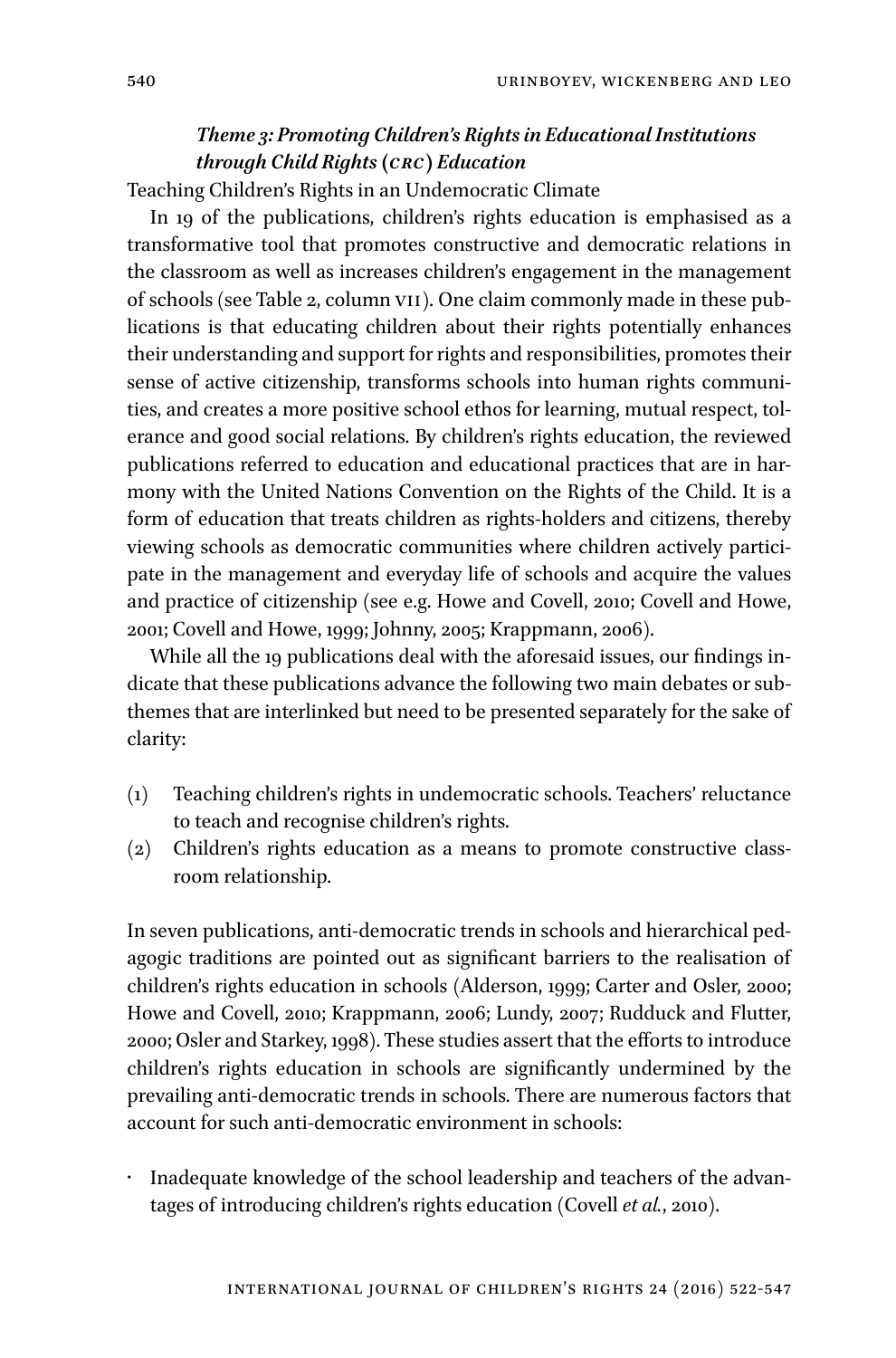- Adults' traditional beliefs that children's immaturity precludes their ability to appropriately exercise their rights (Lundy, 2007).
- Teachers' fear of loss of authority in the classroom (Alderson, 1999).
- Teachers' perception that it is inappropriate to politicise children by teaching them that they are citizens with rights (Howe and Covell, 2010).
- Teachers are often poorly prepared/trained to teach in non-traditional ways; they lack the confidence to effect participatory activities such as cooperative learning, social issues, role play (Rudduck and Flutter, 2000).
- Teachers are not prepared in their university training to listen fully and take in the voices of children (Lundy, 2007).

One important suggestion from the aforesaid studies is that the negative attitudes of teachers and school managers towards children's rights education may change if they receive adequate training on children's rights and crc and acquire a good understanding of the educational and social benefits of rights education.

In 14 publications, children's rights education is highlighted as a means for improving classroom atmosphere and promoting children's participation in the management of schools (Covell *et al.*, 2011; Carter and Osler, 2000; Covell *et al.*, 2010; Covell and Howe, 1999; Covell and Howe, 2001; Howe and Covell, 2010; Kairienė and Dzindzalietienė, 2009; Osler, 1994; Shumba, 2003; Wickenberg and Leo, 2014; Wickenberg *et al.*, 2012; Quennerstedt, 2011; Quennerstedt and Quennerstedt, 2013; Covell *et al.*, 2008). The greater part of these studies suggests that children who are educated about their rights and responsibilities are more prone and motivated to be engaged in the everyday life of schools and thus more likely to do better at school. This greater engagement possibly results from the children's sense of being empowered and having the right to participate. As a result, they start to perceive school as a positive, welcoming place. The relevant empirical example in this context is a Canadian study that investigated the impact of children's rights education on classroom and school atmosphere (Covell and Howe, 2001; Covell and Howe, 1999). Children who received training on child human rights were more tolerant of ethnic differences, had a broader and more accurate understanding of their rights and responsibilities in the classroom, understood and valued their rights to equality, education, healthcare, and protection from abuse. In contrast, children who did not receive the training either indicated that they did not understand what it meant for children to have rights, or they understood rights in terms of freedoms and wants (*ibid.*). Thus, children's rights education, if implemented in a way consistent with the crc principles, has the potential to promote a constructive and democratic climate in the classroom and school management.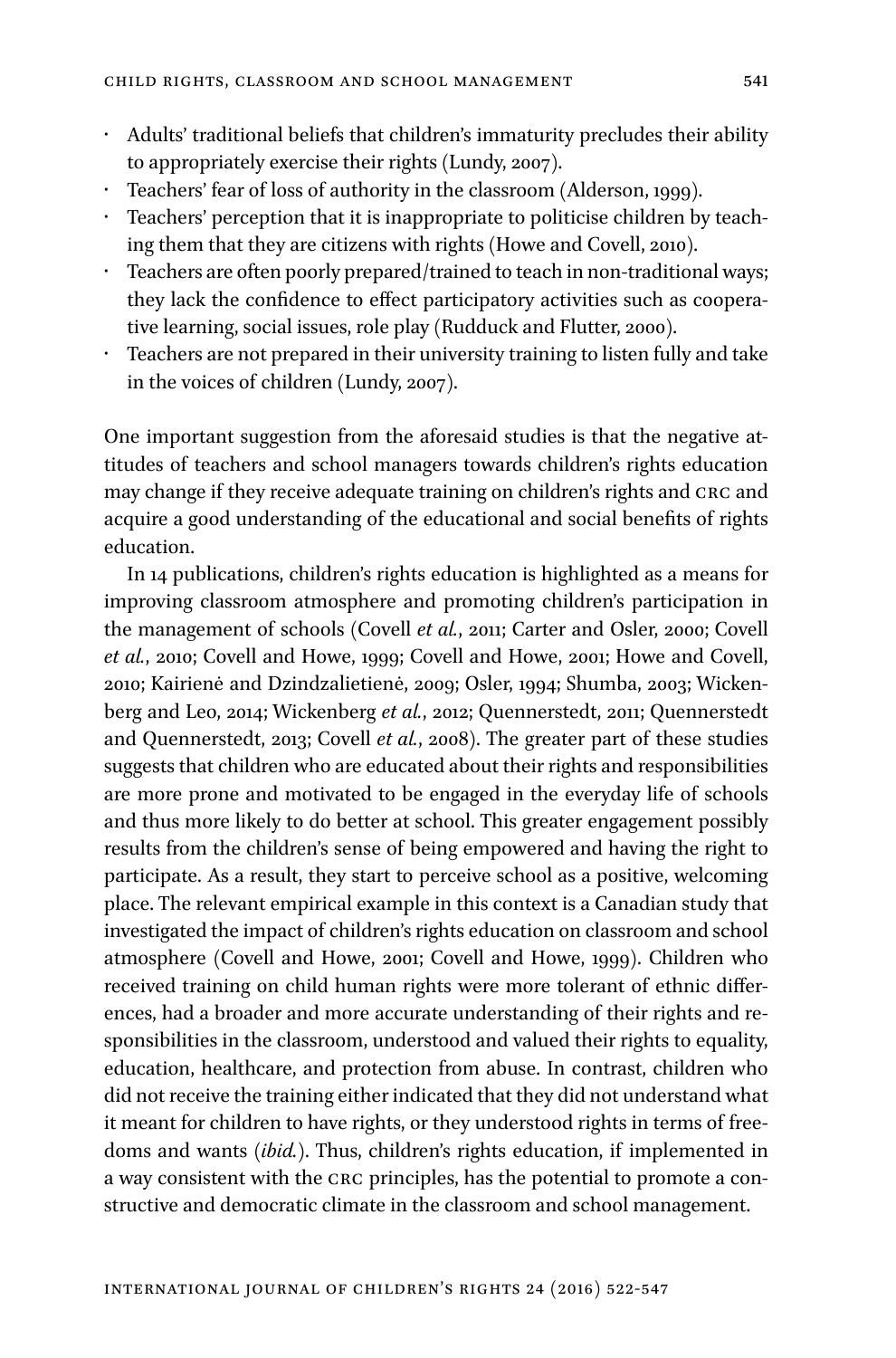## *Top Cited Publications: Core Ideas and Issues*

In this section our aim is not to repeat what has already been said and presented in previous sections, rather we would like to provide a brief overview of the mainstream debates and key issues raised in the 11 top-cited papers (see Table 2, column xi for a full list). The rationale for focusing on these 11 top-cited papers is that citation analysis is a useful tool to determine which studies embody and disseminate the core ideas and issues on the topic. Hence, the following key issues have been highlighted in the top cited publications:

- School councils as a key practical tool for promoting children's rights in schools (Alderson, 1999; Alderson, 2000; Smith, 2007).
- Anti-democratic climate and trends in schools: hierarchical relations between teachers and pupils, and school principals, teachers and parents' resistance to implement children's rights education in schools (Alderson, 1999; Alderson, 2000; Covell and Howe, 1999).
- The positive impact of a rights-based education on children's learning processes, classroom climate and children's engagement in school affairs (Covell and Howe, 2001; Covell and Howe, 1999).
- The need to introduce pupil voice approaches, such as pupil consultation, pupil participation and opportunities to express freely their views, into classroom and school management to promote democratic and rightsrespecting climate in schools (Flutter, 2007; Lundy, 2007; McIntyre *et al.*, 2005; Osler, 2000; Reay, 2006; Wyse, 2001).

#### **Discussion and Concluding Remarks**

The aim of this systematic literature review was to describe and investigate the main trends and outcomes of the scholarly literature on the enforcement of children's rights in the classroom context and school management. In doing so, we aimed to compile and contribute to the existing knowledge on child rights, classroom and school management. Drawing on literature review methods and guidelines widely used in medical sciences, we identified and reviewed 42 peer-reviewed journal articles, which dealt with the question of how the children's rights perspective (crc principles) is implemented in educational institutions/schools. More specifically, the emphasis was placed on the following three themes: (a) children's rights in the classroom context, (b) children's participation in school management, (c) children's rights education in schools.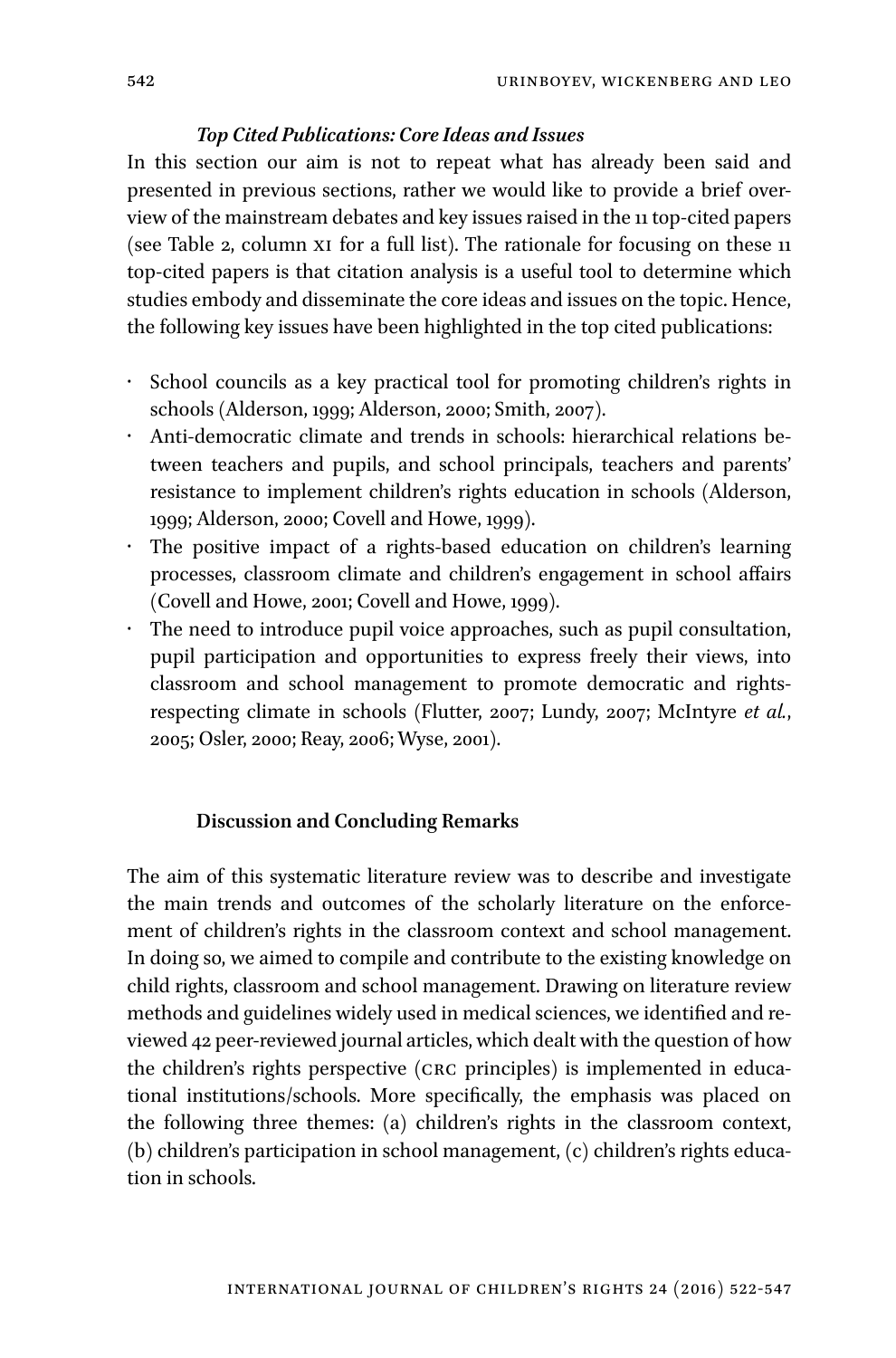The systematic review of the literature has displayed the mainstream debates and the gaps in the knowledge on child rights, classroom and school management. In particular, the combination of descriptive and thematic analysis served to determine the state-of-the-art and suggest implications for both academic and policy communities who work in the field of children's rights and classroom/school management. The following three main conclusions can be drawn from the descriptive analysis:

First, the systematic review identified only 42 journal articles published between 1990 and 2014. This means that the issue of child rights and classroom and school management continues to remain an understudied research area. In this sense our research could be said to support the findings of a previous literature review (Quennerstedt, 2011) highlighting the need for more research in this field. However, our study differs from Quennerstedt's in several ways. First, we focused only on journal articles as quality criteria and did not include book chapters and books in our review. Second, the scope of the literature review was explicitly limited to three themes and we consciously excluded the literature that dealt with other issues (e.g. inclusive education). Third, our review combined descriptive and thematic analyses of the reviewed publications, an approach that provides a more comprehensive picture of child rights, classroom and school management issues.

Second, a large portion of the reviewed publications is from Europe (mainly the uk) and Canada, whilst there has been little scholarly investigation of child rights and classroom/school management issues in the context of African and Asian countries. We could not find a single English-language publication that dealt with Latin America. However, we recognise the limitations of our literature review methodology. Given that our review focused only on journal articles published in English, we probably missed most of the non-English publications, relevant books and research reports and that the authors may have chosen to disseminate the results of their investigations in monographs and research reports or for a national audience instead of an international one. In this regard, the results of our systematic review can be considered valid only in relation to journal articles published in English in the period 1990–2014.

Third, the level of theory use in the reviewed publications is very low. Only 6 of the 42 studies utilised some kind of theory to analyse the empirical data. This situation is somewhat surprising given the high level of empirical research in this field. One possible explanation is that the scholarly research in this field is more oriented to the needs and concerns of policy-making structures rather than the academic community. Hence, there is a need to increase the level of theorising in the field. As for the types of empirical data used in the studies,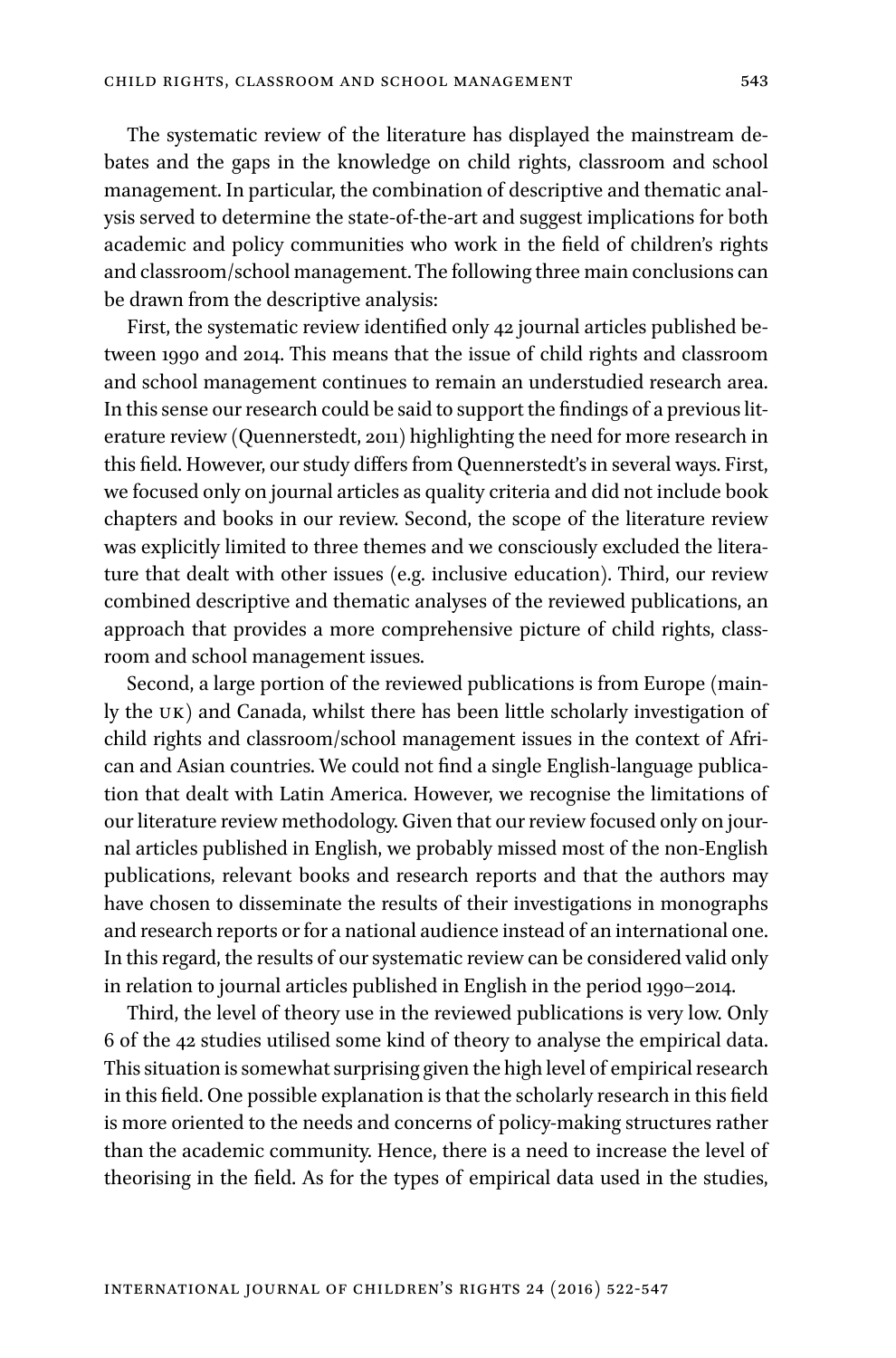quantitative methods (survey) are prevalent; only a few publications utilised qualitative methods.

The analysis of the three themes (thematic analysis) shows that countries have made little progress in mainstreaming the children's rights perspective (crc principles) into classroom relations and school management, even though the crc has been lauded as a revolutionary document because of its direct focus on the "best interests of the child" and its unprecedented ratification. One issue commonly raised in most of the studies was that the schools and educational practices are largely influenced by the social norms and hierarchical power structures that view children as passive and immature actors who are not capable of making adequate decisions. Hence, everyday classroom interactions between pupils and teachers are guided by these hierarchical normative patterns, which can explain why innumerable initiatives to promote children's rights in schools continue to remain ineffective. One important message from the thematic analysis is that there is a need to change the school culture, teachers' perceptions and social norms if we are to enforce child rights in schools. This may not be surprising or unexpected; however, one very important insight from the reviewed publications is that they all emphasise the importance of changing the school culture and social norms as a panacea for promoting children's rights in the classroom context and school management.

#### **References**

- Adams, K., "The rise of the child's voice; the silencing of the spiritual voice", *Journal of Beliefs and Values* 30(2) (2009): 113–122.
- Alderson, P., "Human rights and democracy in schools: Do they mean more than 'picking up litter and not killing whales'?", *International Journal of Children's Rights* 7 (2)  $(1999): 185 - 205.$
- Alderson, P., "School students' views on school councils and daily life at school", *Children & Society* 14 (2) (2000): 121–134.
- Biddulph, M., "Articulating student voice and facilitating curriculum agency", *Curriculum Journal* 22 (3) (2011): 381–399.
- Carter, C. and Audrey O., "Human rights, identities and conflict management: A study of school culture as experienced through classroom relationships", *Cambridge Journal of Education* 30 (3) (2000): 335–356.
- Clair, N., Shirley M. and Deepa. P., "Child rights and quality education", *European Education* 44 (2) (2012): 5–22.
- Cook, D. J., Mulrow, C. D. and Haynes, B.R., "Systematic reviews: Synthesis of best evidence for clinical decisions", *Annals of Internal Medicine* 126 (5) (1997): 376–380.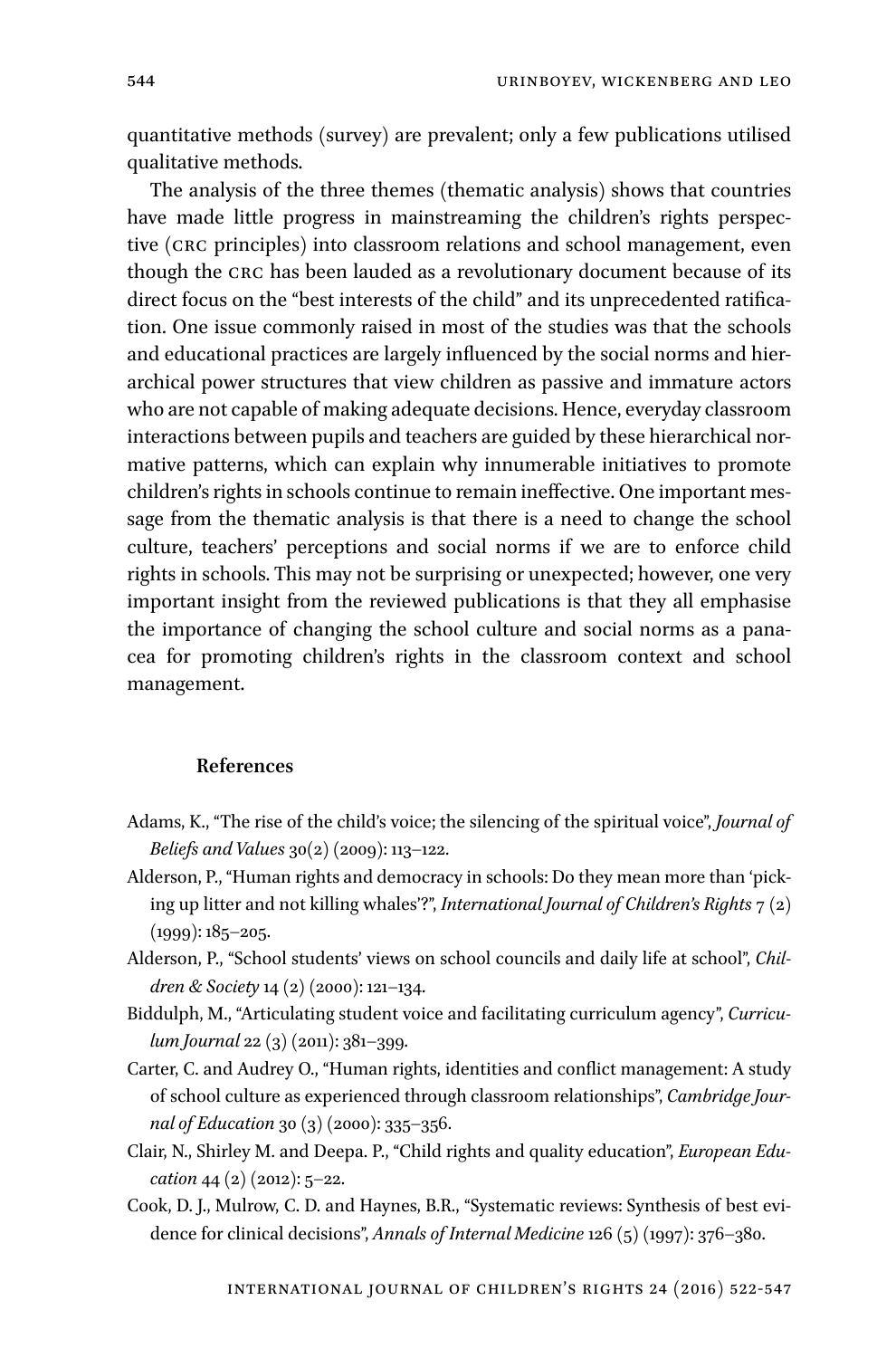- Cooper, H., *Synthesizing Research: A Guide for Literature Reviews* (Thousand Oaks, ca: Sage, 1998).
- Covell, K., "School engagement and rights-respecting schools", *Cambridge Journal of Education* 40 (1) (2010): 39–51.
- Covell, K., Howe, R. B. and McNeil, J. K., "'If there's a dead rat, don't leave it'. Young children's understanding of their citizenship rights and responsibilities", *Cambridge Journal of Education* 38 (3) (2008): 321–339.
- Covell, K. and Howe, R. B., "The impact of children's rights education: A Canadian study", *International Journal of Children's Rights* 7 (2) (1999): 171–183.
- Covell, K. and Howe, R. B., "Moral education through the 3 Rs: Rights, respect and responsibility", *Journal of Moral Education* 30 (1) (2001): 29–41.
- Covell, K., Howe, R. B. and McNeil, J. K., "Implementing children's human rights education in schools", *Improving Schools* 13 (2) (2010): 117–32.
- Covell, K., Howe, R. B. and Polegato, J. L., "Children's human rights education as a counter to social disadvantage: A case study from England", *Educational Research* 53 (2)  $(2011): 193 - 206.$
- Detrick, S., Doek, J. E. and Cantwell, N., *The United Nations Convention on the Rights of the Child: A Guide to the 'Travaux Préparatoires* (Dordrecht: Martinus Nijhoff Publishers, 1992).
- Flutter, J., "Teacher development and pupil voice", *Curriculum Journal* 18 (3) (2007): 343–354.
- Freeman, M., 1996, "Introduction: Children as persons" in *Children's Rights: A Comparative Perspective*, ed. M. Freeman (Aldershot: Dartmouth Publishing, 1996), 2–3.
- Gilleece, L. and Cosgrove, J., "Student civic participation in school: What makes a difference in Ireland?", *Education, Citizenship and Social Justice* 7 (3) (2012): 225–239.
- Harcourt, D. and Mazzoni, V., "Standpoints on quality: Listening to children in Verona. Italy", *Australasian Journal of Early Childhood* 37 (2) (2012): 19–26.
- Hart, C., *Doing a Literature Review: Releasing the Social Science Research Imagination* (London: Sage, 1998).
- Howe, R. B. and Covell, K., "Schools and the participation rights of the child", *Education and Law Journal* 10 (1) (2000): 107–123.
- Howe, R. B. and Covell, K., "Miseducating children about their rights", *Education, Citizenship and Social Justice* 5 (2) (2010): 91–102.
- Jiang, X., Kosher, H., Ben-Arieh, A. and Huebner, E. S., "Children's rights, school psychology, and well-being assessments", *Social Indicators Research* 117 (1) (2014): 179–193.
- Johnny, L., 2005, "un Convention on the rights of the child: A rationale for implementing participatory rights in schools", *Canadian Journal of Educational Administration and Policy* 40 (2005): 1–20.
- Jonyniene, Z. and Samuelsson, I. P., "Swedish and Lithuanian students' experience of their rights", *Child and Youth Care Forum* 28 (6) (1999): 371–392.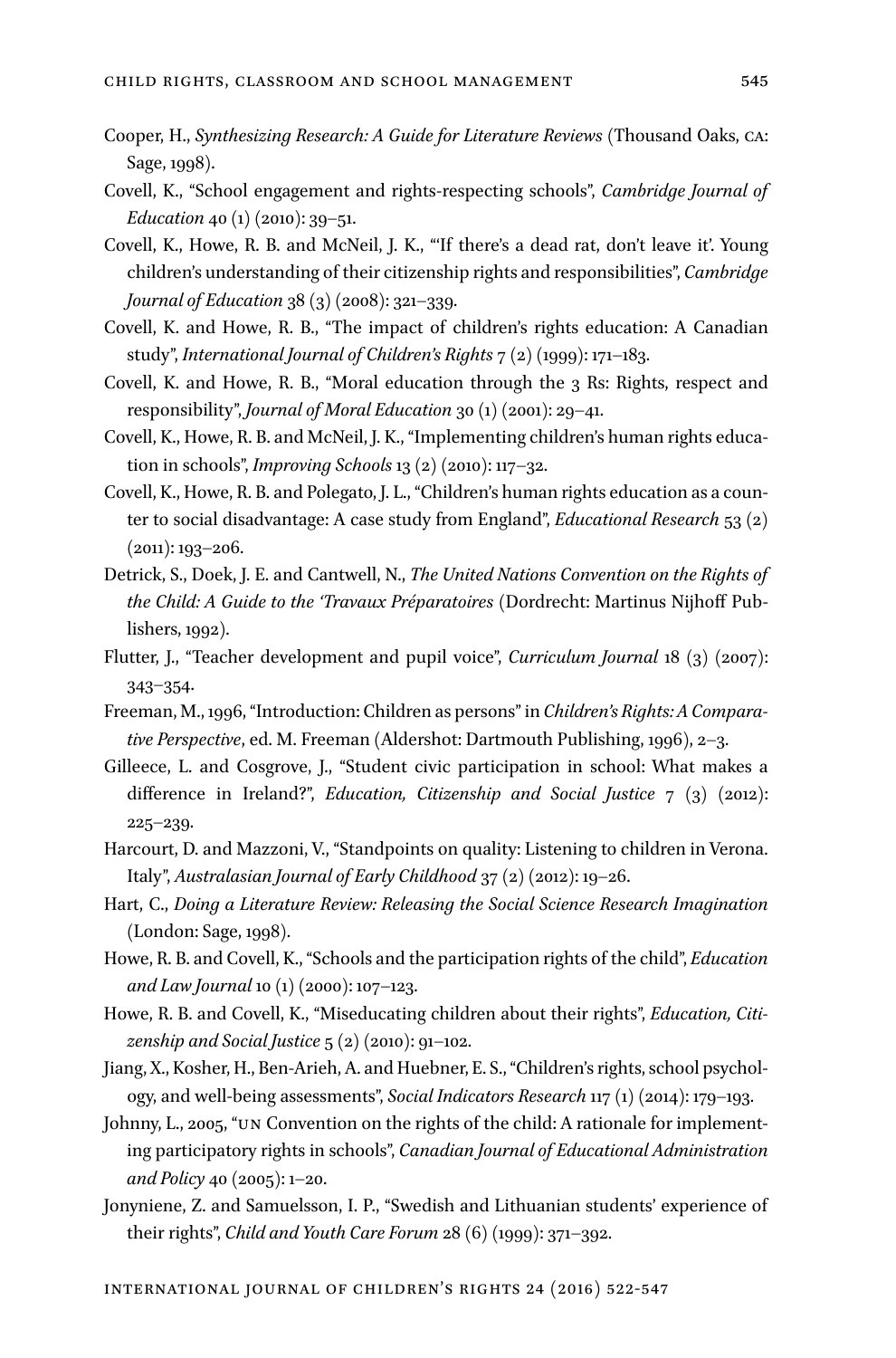- Kairienė, B. and Dzindzalietienė, G., "Law education as a precondition for implementation of the rights of the child", *Social Education/Socialinis Ugdymas* 9 (20–1) (2009): 140–155.
- Krappmann, L., 2006, "The rights of the child as a challenge to human rights education", *jsse – Journal of Social Science Education* 5 (1) (2006): 60–71.
- Lebedev, O., Maiorov, A. and Zoltukhina, V., "The rights of children", *Russian Education and Society* 44 (8) (2002): 6–34.
- Leitch, R., Gardner, J., Mitchell, S., Lundy, L., Odena, O., Galanouli, D. and Clough, P., "Consulting pupils in assessment for learning classrooms: The twists and turns of working with students as co-researchers", *Educational Action Research* 15(3) (2007): 459–478.
- Lettieri, E., Masella, C. and Radaelli, G., "Disaster management: Findings from a systematic review", *Disaster Prevention and Management: An International Journal* 18 (2) (2009): 117–136.
- Lodge, A. and Lynch, K., "Power: A central educational relationship", *Irish educational studies* 19 (1) (2000): 46–67.
- Lundy, L., "'Voice' is not enough: Conceptualising Article 12 of the United Nations Convention on the Rights of the Child'", *British Educational Research Journal* 33 (6) (2007): 927–942.
- McIntyre, D., Pedder, D. and Rudduck, J., "Pupil voice: Comfortable and uncomfortable learnings for teachers", *Research Papers in Education* 20 (2) (2005): 149–168.
- Orkodashvili, M., "Quality education through child-friendly schools: Resource allocation for the protection of children's rights", *Romanian Journal for Multidimensional Education/Revista Romaneasca Pentru Educatie Multidimensionala* 5 (1) (2013): 101–109.
- Osler, A., "The un Convention on the Rights of the Child: Some implications for teacher education", *Educational Review* 46 (2) (1994): 141–150.
- Osler, A., "Children's rights, responsibilities and understandings of school discipline", *Research Papers in Education* 15 (1) (2000): 49–67.
- Osler, A. and Starkey, H., "Children's rights and citizenship: Some implications for the management of schools", *International Journal of Children's Rights* 6 (3) (1998): 313–333.
- Quennerstedt, A., "The construction of children's rights in education a research synthesis", *International Journal of Children's Rights* 19 (4) (2011): 661–678.
- Quennerstedt, A. and Quennerstedt, M., "Researching children's rights in education: Sociology of childhood encountering educational theory", *British Journal of Sociology of Education* 35 (1) (2013): 115–132.
- Reay, D., "'I'm not seen as one of the clever children': Consulting primary school pupils about the social conditions of learning", *Educational Review* 58 (2) (2006): 171–181.